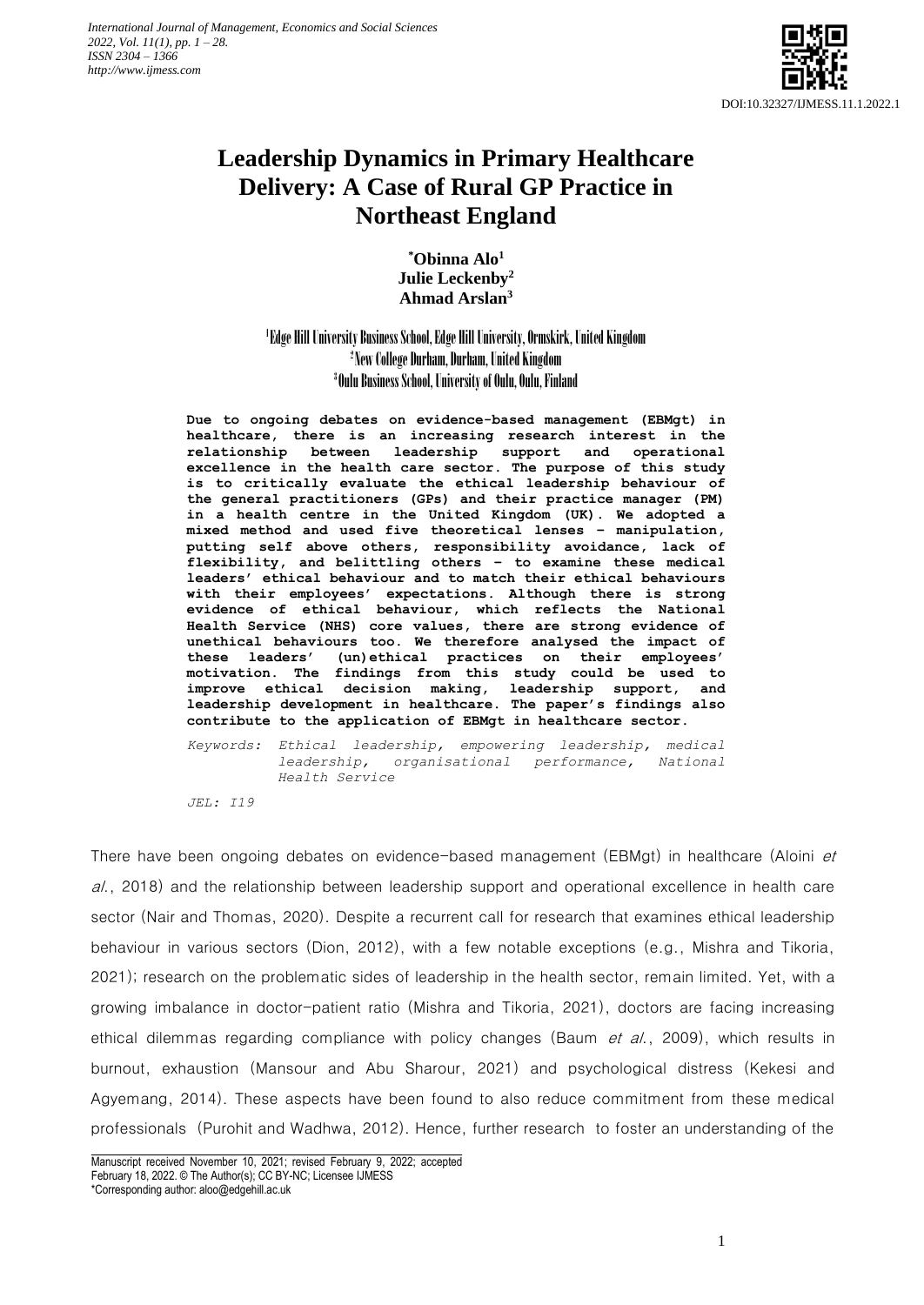ethical leadership dynamics in the healthcare sector, becomes critical.

Earlier studies on ethical and empowering leadership (e.g., Freeman, 1994) have examined the moral nature of organisations. Drawing on Brown and Trevino's (2006) stakeholder theory, Hill (2017) also examined the moral rights and ethical responsibilities of leadership, and in relation to the expectations of various stakeholders. Indeed, work-related interactions with stakeholders and the management of complex resources can create difficult leadership situations which require novel leadership solutions that also test the leader's boundaries between ethics and immorality (Hill, 2017). Such leadership ethical dilemma is common in the NHS due to its diverse workforce along with constant changes and reforms (See BMA, 2021; Bohmer, 2012; Gerada et al., 2013; Department of Health [DoH] 2010; Giordano, 2011; King's Fund, 2021; Royal College of General Practitioners, 2013).

The 21<sup>st</sup> century ethical leadership literature has flourished (Hassan *et al.*, 2013), with a new strand that links ethical behaviour with person-organisation-fit (POF) (Al Halbusi *et al.*, 2021). This new aspect encourages top management to train middle managers and supervisors on ethical conducts, and to motivate them to communicate and practice ethical values because they directly influence employees' ethical behaviour at the workplace (Al Halbusi et al., 2021). Prior research also links ethical and empowering leadership with high quality leader member exchange (LMX) relationship (Brown and Trevinõ, 2006; Kalyar et al., 2020), subordinate affective commitment, and subordinates' perception of leader effectiveness (Hassan et al., 2013). For instance, a perceived organisational support (POS) (Loi et al., 2015) triggers employee motivation, job satisfaction, improved performance and pro-social behaviours (Ehrich et al., 2015; Hassan, et al., 2013), and thus High-Performance Work Systems (HPWS) (Marchington and Wilkinson, 2005). Yet, several questions relating to the social exchange view on ethical leadership still remain unanswered (Loi *et al.*, 2015). For instance, *how* do leaders' ethical behaviours compare with their employees' expectations? Second, how can empirical evidence help us understand whether ethical leaders do put themselves above followers in relation to reward and benefits? Given the ' $how'$  in these questions, a thorough understanding of these issues demand an open-ended qualitative interview approach to facilitate an in-depth exploration of participants' opinions, behaviours and experiences. Given the paucity of empirical data examining how ethical leadership behaviour may trigger employee-organisation social exchange process (Loi et al., 2015), our study makes a distinctive contribution to the ethical leadership, medical leadership, and social exchange literatures. It is one of the few studies to critically evaluate the ethical behaviour of general practitioners (GPs) and their practice manager (PM) by undertaking a case study in a rural GP practice in Northeast of England in the United Kingdom's (UK) national health service (NHS). We focus upon employees' awareness and expectations of the ethical behaviours of healthcare leaders. The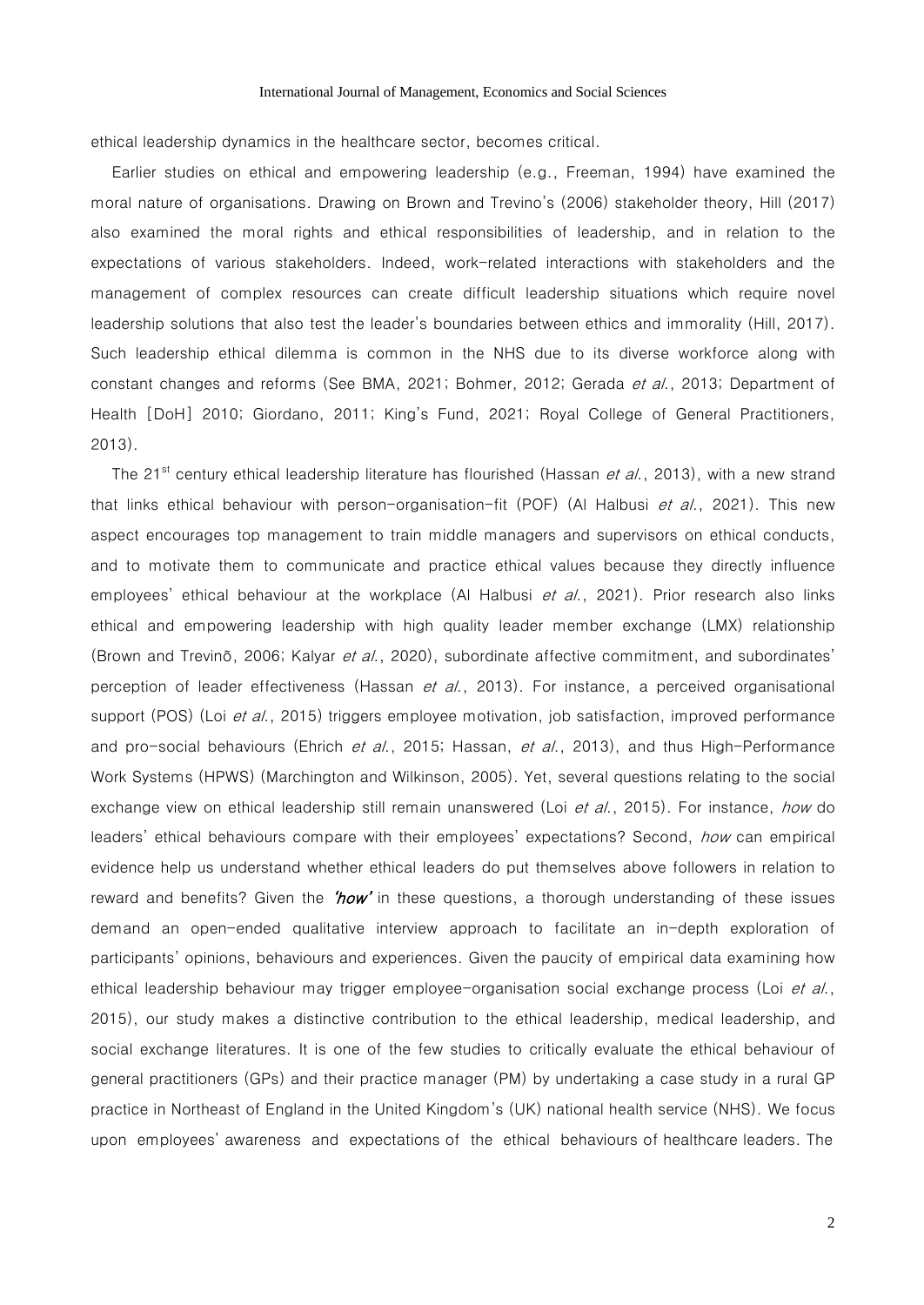analysis further matches these leaders' ethical behaviours with their employees' expectations and consider the impacts of their ethical practices on the employees' motivation. Hence, our paper strengthens the understanding of this important phenomenon by incorporating insights from multiple respondents.

The rest of our paper is organised so that the next section presents literature review on ethical leadership, followed by the discussion on research methodology. After that data analysis is presented followed by a discussion of findings, and practical and theoretical implications. The paper concludes with a presentation of limitations of the study, and future research directions.

#### LITERATURE REVIEW

#### Theorising Ethical Leadership

At the heart of the current theorising on ethical leadership is the Brown et al. (2005) definition of ethical leadership, as "the demonstration of normatively appropriate conduct through personal actions and interpersonal relationships, and the advancement of such conduct to the followers through twoway communication, reinforcement, and decision making" (p. 120). Here, the central argument is that ethical behaviours are key to fostering a performance-driven accountability (Ehrich et al., 2015) and ethical climate (Al Halbusi, 2021; Aryati, 2018). This implies that ethical leadership behaviour embodies integrity, fairness, trustworthiness, and having concern for others (Toor and Ofori, 2009).

Although ethical behaviours are at the heart of the 21<sup>st</sup> century leadership literature (Al Halbusi *et*  $a$ ., 2021; Mishra and Tikoria, 2021), leaders are still faced with competing priorities – leadership's understandings of ethical tensions and dilemmas, but which sometimes contradicts stakeholders' expectations (Rhodes, 2012). This is why practising in an ethical manner is still complex and challenging in the current context (Ehrich  $et al.$ , 2015). This also highlights the need for more research that examines the role of ethical leadership in fostering a performance-driven accountability and ethical climate in various sectors.

However, Brown *et al.* (2005) has identified the distinguishing traits of ethical leadership  $$ fairness, honesty, and trustworthiness – which have been linked to the tendency to make fair and balanced decisions (Mishra and Tikoria, 2021) and followers' ethical conducts (Al Halbusi and Amir Hammad Hamid, 2018). Zoghbi-Manrique-de-Lara and Viera-Armas (2019) also found these distinguishing traits of ethical leadership to inspire followers to become sensitive to peers' setbacks and misfortunes, and thus acting to reduce their peers' suffering. Four compassionate feelings that explain such a relationship between ethical leadership and interpersonal citizenship behaviour directed at peers have been identified. These include (a) empathic concern (an emotional response provoked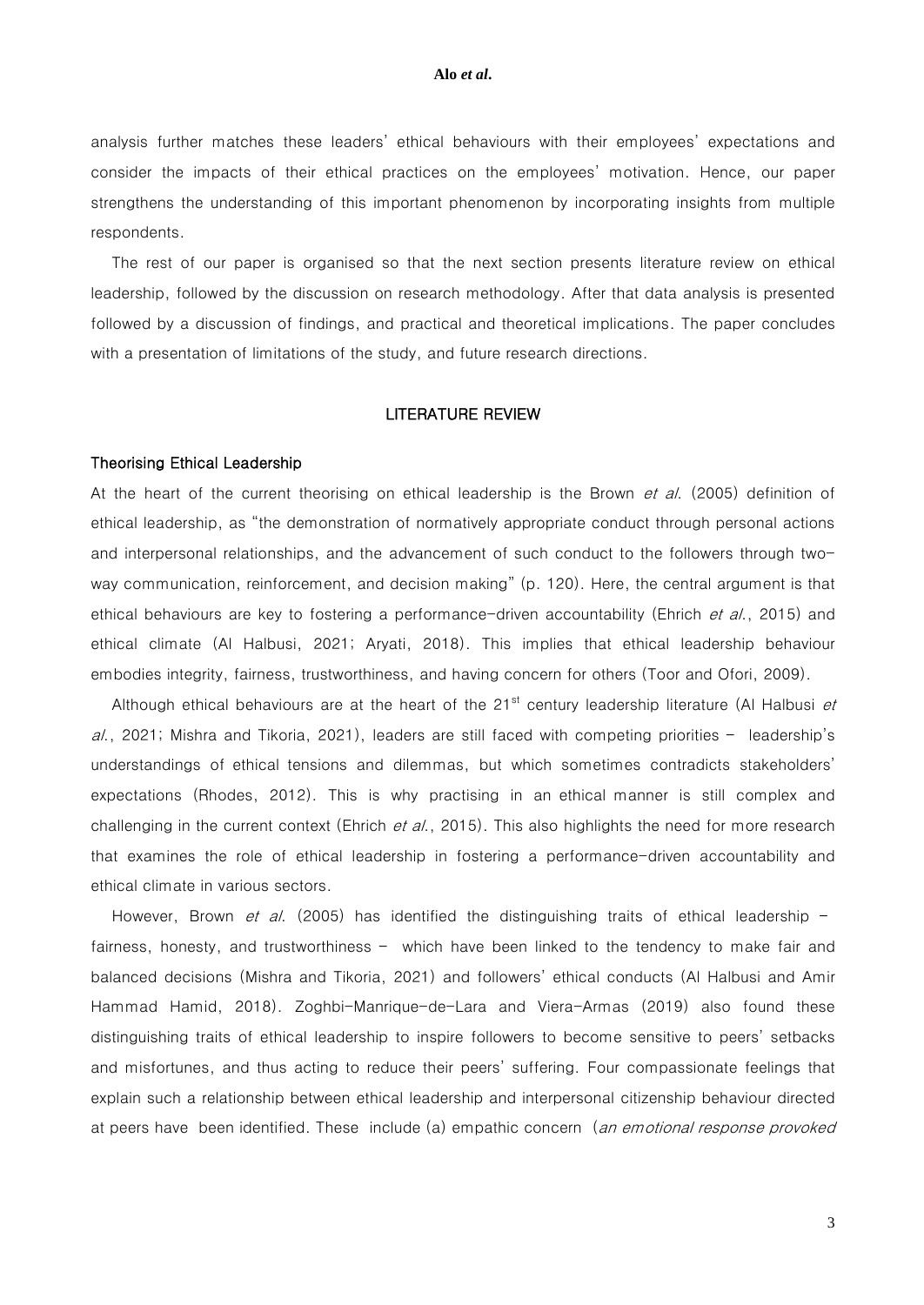by and corresponds with the perceived welfare of a peer in need); (b) mindfulness (a state of awareness where attention is focused on present-moment phenomena); (c) kindness (the tendency to understand the pain or suffering of peers); and (d) common humanity (perception of peers' experiences as part of the larger human experience) (Zoghbi-Manrique-de-Lara and Viera-Armas, 2019). These four compassionate feelings also link to the 6 core values of the NHS, which include (1) working together for patients, as patients come first in everything NHS do; (2) respect and dignity; (3) commitment to quality of care; (4) compassion; (5) improving lives; (6) everyone counts. Yet, there are lack of empirical data that examine these four compassionate feelings in the UK health sector, although compassion is among the 6 core values of the NHS (Wattis *et al.*, 2018).

# **Selflessness**

The role of ethical leadership behaviour in stimulating empathy at workplace through moral elevation – the emotional reaction to moral excellence or moral beauty (Diessner *et al.*, 2013) – has also been emphasised. A leader's moral excellence (the interpersonal fairness and self-sacrifice of the leader, cf. Zoghbi-Manrique-de-Lara and Viera-Armas, 2019) fosters follower's organisational citizenship behaviour (OCB) (Vianello et al., 2010). Through a demonstrable positive regard for others (Dutton and Ragins, 2007), high quality LMX relationships can be built (Zoghbi-Manrique-de-Lara and Viera-Armas, 2019). For instance, by demonstrating compassion in the discharge of their duties (Dickson et al., 2001), the NHS leadership can inspire the *'moral obligation'* of the healthcare workers to follow suit (Folger et al., 2005; Zoghbi-Manrique-de-Lara and Viera-Armas, 2019). Therefore, ethical leadership can shape both the ethical and care standards of the NHS.

#### Honesty, Trust, Fairness, and Reciprocity

As a group phenomenon (Zoghbi-Manrique-de-Lara and Viera-Armas, 2019) and social relationship (Dulebohn et al., 2012), leadership also has a direct influence on the attitudes and behaviours of the follower in a leader-follower dyad (Holmvall et al., 2019). Blau's (1964) social exchange theory also emphasises the creation of personal obligation and trust among the dyadic partners, such that followers of an ethical leader will view themselves as having an obligation to return any fair and caring treatment received from the leader (Nangoli et al., 2020). For instance, when a leader shows ethical guidance and fairness to the team (Trevino et al., 2006), and compassion to the pains and sufferings of others (Folger, 2001), employees return such an ethical conduct to, not just their leader, but coworkers. Through vicarious reinforcement (Bandura, 1977, 2001), ethical leadership can therefore create an effective (Engelbrecht et al., 2017) and well-functioning organisational climate (Zhang and Zhang, 2016), which impacts followers' work attitudes (AI Halbusi  $et$  al., 2021) and turnover intents (Demirtas and Akdogan, 2015), which is crucial in the healthcare sector (Aryati et al., 2018).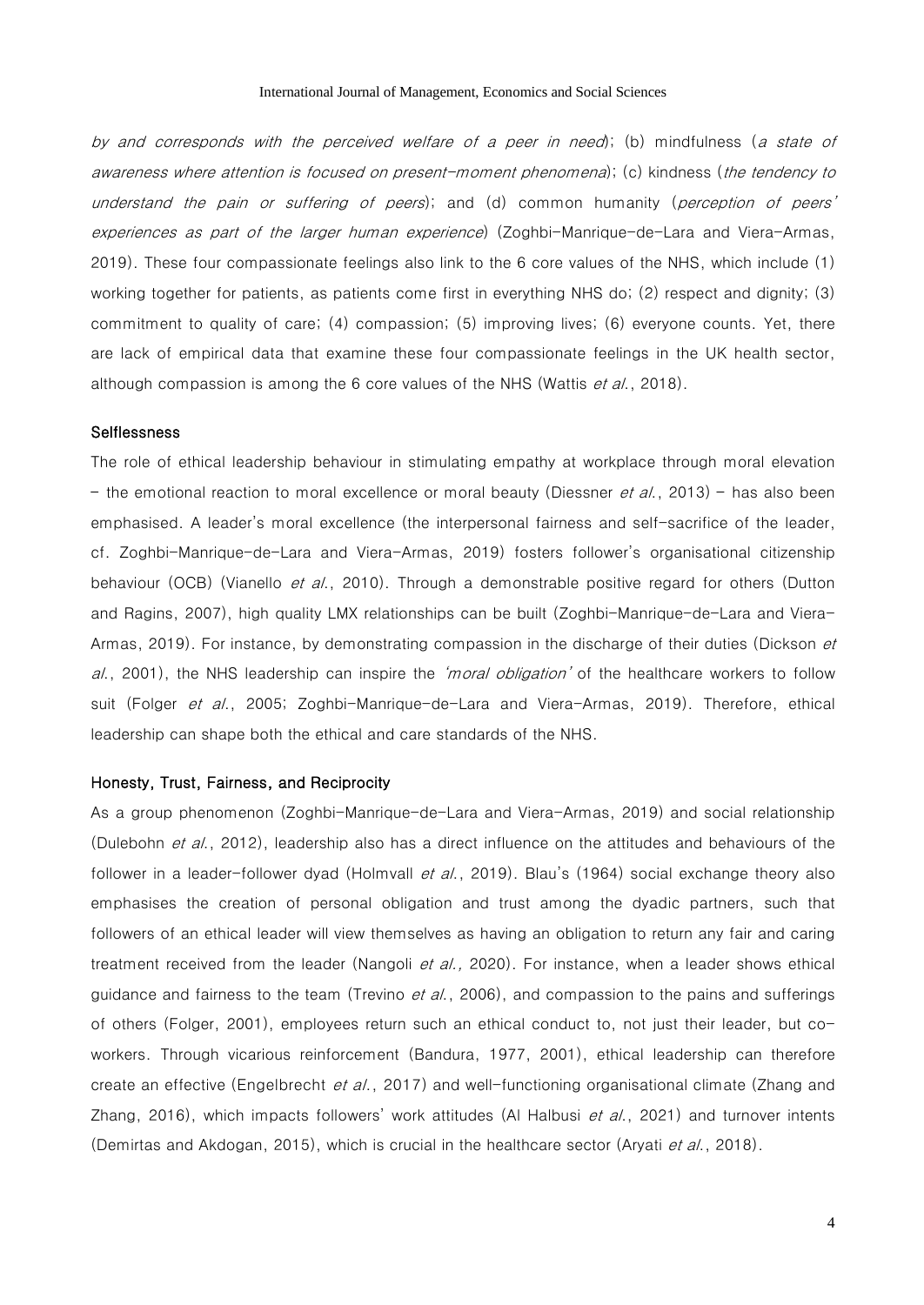# Respecting Others

By fostering an employee voice system (Zhu et al., 2004), ethical leadership also fosters consistency in ethical behaviour, commitment among employees (Nangoli *et al.*, 2020), and fosters innovation (Van der Wal and Demircioglu, 2020). This is crucial in the healthcare sector where consistency in the provision of high-quality health care, employee commitment and high turnover of medical doctors have been an issue (Mishra and Tikoria, 2021). Yet, given increasing challenges (e.g., work overload and staff shortages amidst a shrinking budget) (Mishra and Tikoria, 2021), to facilitate commitment, job satisfaction and innovative behaviour, healthcare workers globally demand sustained motivation (Zappalà and Toscano, 2020). This highlights the need for research that examines the role of ethical leadership in fostering an organisational climate for sustained motivation, commitment, job satisfaction and innovative behaviour in the healthcare sector.

#### GPs' Ethical Leadership: The NHS Perspective

To deliver high quality medical care in an ethical manner Department of Health (DoH, 2010), and to steer the ship of the NHS under this new arrangement (Giordano, 2011), GPs are encouraged to understand the changing health and social care system and their position within it, including the knowledge, skills and awareness needed (King's Fund, 2016). Consequently, the GPs ethical conducts has been at the heart of policy frameworks issued by regulatory bodies, such as the Royal College of General Practitioners (2013), where, as generalists, GPs are advised never to forget their core values which is to consider their patients as people, to be moved by their sufferings, and to be their companions on difficult and life-changing journeys (p. 2).

Although the delivery of primary care under this new arrangement entails sophisticated leadership and managerial approaches, doctors are often not imbued with such qualities (Bohmer, 2012). The debate on the type of leadership required for a modern NHS focuses on designated clinical leadership roles being held by the doctors (BMA, 2021), and development of leadership skills through enhanced and extended training programmes (Gerada *et al.*, 2013), which should clearly focus on the NHS vision for 2022. The 6 point NHS vision for 2022 GP Action plan includes, to: promote greater understanding of the value that generalist care brings to the health service; develop new generalist-led integrated services to deliver personalised, cost-effective care; expand the capacity of the general practice workforce to meet population and service needs; enhance the skills and flexibility of the general practice workforce to provide complex care; support the organisational development of community-based practices, teams and networks; and increase community based academic activity to improve effectiveness, research and quality (Royal College of General Practitioners, 2013). While such qualities might be lacking in some cases in NHS, they are at the very heart of higher quality prim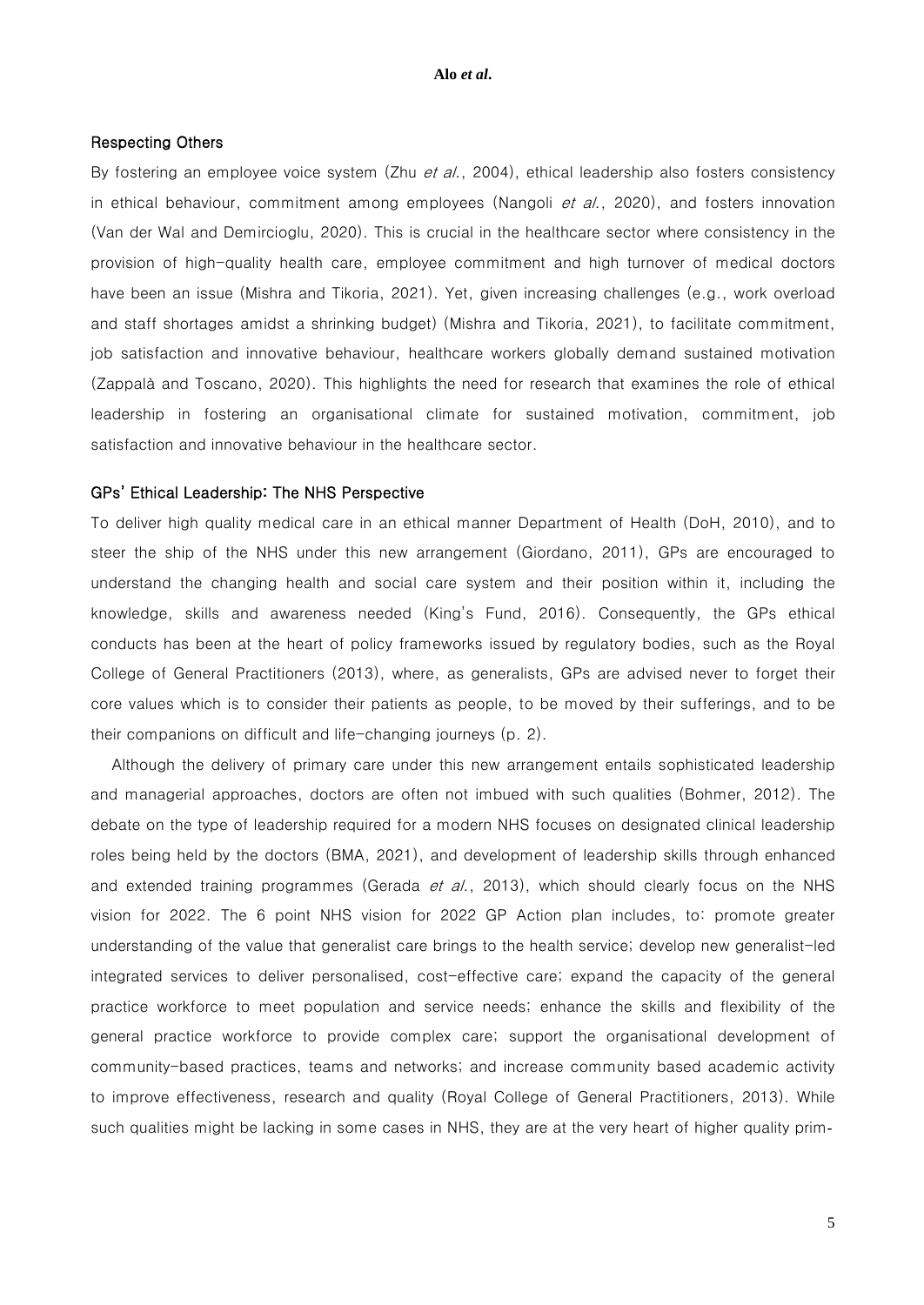ary care delivery (Bohmer, 2012).

#### Manipulation

Theoretically, a myriad of ethical based theories can help us explain the leadership styles associated with manipulation. These include abusive (Tepper, 2000), tyrannical (Ashforth, 1994), destructive (Einarsen et al., 2007), bullying (Namie and Namie, 2000), unethical or bad (Kellerman, 2004), toxic (Chua and Murray, 2015) and the overlaps and distinct differences between them (Pelletier, 2010). Drawing from these theories, two main types of leaders have been identified in the ethical leadership literature. These include those who use impression management to accurately convey information to build positive interpersonal relationships, facilitating good decisions and promoting sound teamwork. Then there are those who distort information by sending deceptive messages, leading to poor conclusions and wrong decisions which undermine relationships and ruin group goals and aspirations (Johnson, 2012). An example of this latter category of leadership behaviour is evidenced in the management culture in NHS Lothian according to an independent report (Bowles and Associates, 2012). Here, a bullying culture was considered by many as 'acceptable and something to emulate' (Bowles and Associates, 2012: 26), and thus a toxic culture (Pelletier, 2010: 377) quickly spreading over the thrust, and thus a low quality LMX relationship (Avolio *et al.*, 2009; Moberg, 2006; Wong *et* al., 2009). To avoid such toxic culture, scholars have suggested ethical frameworks for fostering ethical values including inclusion, collaboration, achievement, social justice (Ehrich et al., 2015) and the ethics of care, critique, and justice (Starratt, 1996), are emphasised in the literature. Yet, there is lack of empirical data examining these ethical frameworks in the healthcare sector settings.

#### Responsibility Avoidance and Lack of Flexibility

Given the leadership challenges facing effective GP practice (Giordano, 2011: 10), shared leadership (between medical and non-medical colleagues) have been recommended in multidisciplinary teams (General Medical Council, 2012a, 2012b). Although interactions among diverse work groups could lead to new and enhanced ways of working (Giordano, 2011; DoH, 2010), given the multiple interests involved in such working arrangement (Pearce *et al.*, 2007), this idea (of shared leadership) may not work in practice. For instance, Waring and Wainwright (2008) study of a Northeast of England GP practice found a wide variation in the perceptions of the GPs, nurses and practice managers, even when the three are from the same unit. Yet, historically, medical doctors have always been labelled as – authoritarians, and who may sometimes have to face their own latent arrogance (Giordano, 2011: 8). Rhodes (2012) also highlights some of the confusions that has characterised this new generation of GPs services.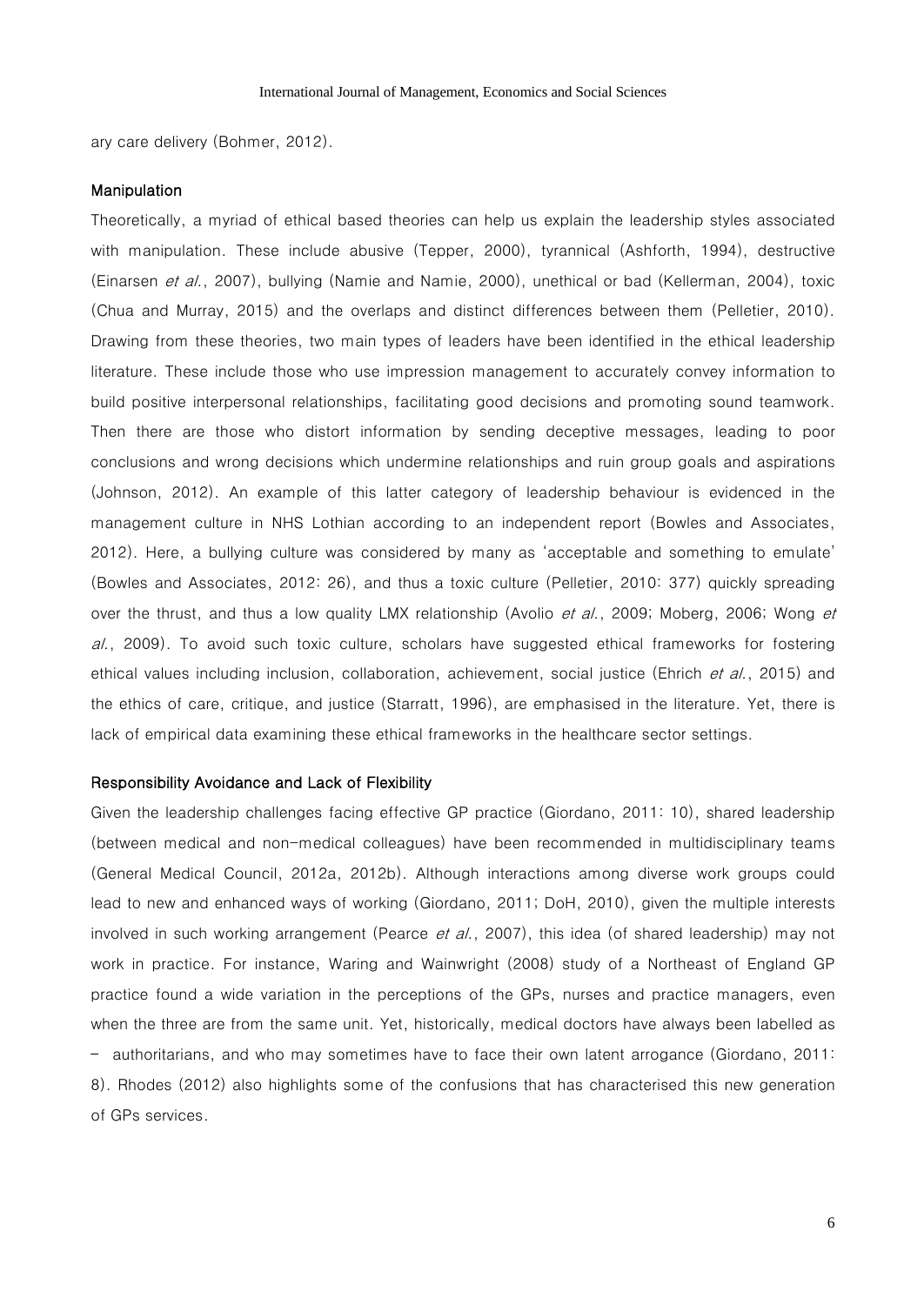"This portends an ongoing oscillation between ethics and politics… where leaders are caught up in contexts where they might try at once to be responsible to one other (say an employee) only to find that they face demands from others (say another employee, a boss or a customer) and that these demands are not commensurable" (Rhodes, 2012: 1324).

Given such challenges facing this new generation of GPs services; GPs are required to think and behave like leaders, i.e., by formulating their visions, sharing such visions, and positively influencing others to actualise such visions while leading across the various groups (Lynch and McFetridge, 2011; DoH, 2010). Moreover, the need for ethical conduct by the GPs as leaders in health care provision is essential now than ever (Coleman et al., 2015). Therefore, by examining the impacts of the GPs ethical leadership behaviours on employees' motivation within the defined context of this study, this study provides valuable insights for the GP partners at this centre to promote effective health care delivery.

The main research questions of this study are:

How can empirical evidence help us understand whether the GPs and the PM are honest or manipulative in communicating with staff? (NHS Core values No. 1 & 6).

How can empirical evidence help us understand whether these leaders are fair or are putting self above followers? (NHS Core values No. 2).

How can empirical data help us understand if these leaders are demonstrating accountability or are avoiding responsibility in discharge of their duties? (NHS Core values No. 1 & 3).

How can empirical evidence help us establish whether these leaders are demonstrating flexibility in their relationship with followers? (NHS Core values No. 1 & 6).

How do the (un)ethical behaviours of these leaders compare with their followers' expectations? (NHS Core values No. 4, 5 & 6).

How do the (un)ethical practices of these leaders' impact on their followers' motivation? (NHS Core values No. 6).

Given the theoretical argument required to address the above research questions, ethical theories by Johnson (2012), Lipman-Blumen (2005) and Moberg (2006), are used in our paper. Table 1 (see Appendix-I) shows the linkages between Johnson (2012), Lipman-Blumen (2005) and Moberg (2006) ethical leadership theories.

# **METHODOLOGY**

This study adopts a mixed method approach. By providing a detailed account of the actual research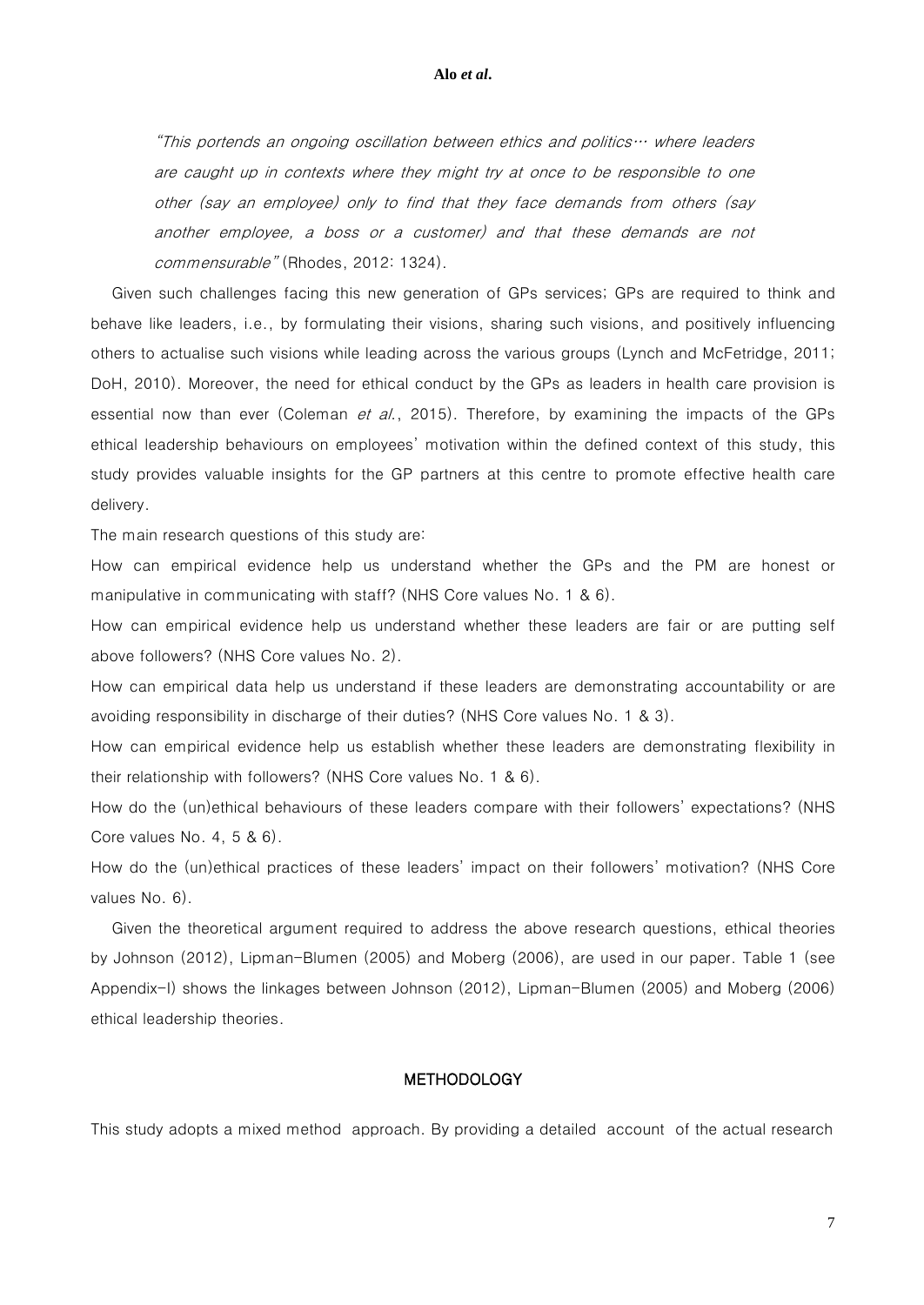activities we undertook during the data collection and analysis process (Gibbert and Ruigrok, 2010), this section shows the level of rigour, validity and reliability of our research (Creswell, 2007; Gioia et  $a$ ., 2012; O'Reilly *et al.*, 2012). As our target participants are well-defined (i.e., healthcare professionals in chosen healthcare centre), the purposive sampling technique is used. A single casestudy-qualitative type was chosen, and the medical industry was selected as this industry best fits both the design and the structure of this study (Ben Jacob, 2020). This study is designed to identify and explore the (un)ethical behaviours of GPs and their PM in a health centre in the UK, to match these medical leaders' ethical behaviours with their employees' expectations, and to consider the impact of their (un)ethical practices on their employees' motivation. For an in-depth understanding of complexities and contexts – including individuals, their actions, interactions, residues and artefacts of their behaviours – an instrumental case study is appropriate (Punch, 2014).

However, due to the size of the organisation, there were only 15 staff (i.e., 1 PM, 3 GPs, and 11 staff) employed by the healthcare centre. Although the interviews were designed for the GPs and PM only, due to staff availability, only two interviews were conducted (i.e., with one available GP and the PM). Therefore, based on participants' ability, availability and/or willingness to participate (Jupp, 2006), a convenience sampling approach of interviewing the one (available) GP and the PM, was used. In choosing a sample size in a qualitative study, two factors – what is ideal and what is practical – must be considered (Robinson, 2014). Similarly, Saunders and Townsend (2016) review of 798 articles on qualitative interview shows that the participant numbers were contingent on characteristics of the population from which they were chosen. Therefore, contingent on the population of our study, 2 participants are practical.

Initial access was gained via the PM, as one of the researchers was a patient at the centre during the time of this study. Following the semi-structured interview, a Likert scale type questionnaire was used to measure the perception of staff. This provided an additional rich data, which complements the qualitative data and ensures triangulation (Bryman and Bell, 2011). Ritchie *et al.* (2013) argue that this process is needed to produce better-quality data. Overall, 10 questionnaires were distributed to the 10 staff available at the time of this research, while only 8 were returned, and due to the nature of their services, the case GP practice allowed only a limited timescale for the researchers to conduct this research.

#### Data Collection

GP and the PM, and both were asked the same series of questions which address the six research questions mentioned above. The interviews were semi-structured, and the questions consist of a set of guided questions, follow up questions, and multiple probes. This approach has helped us ascertain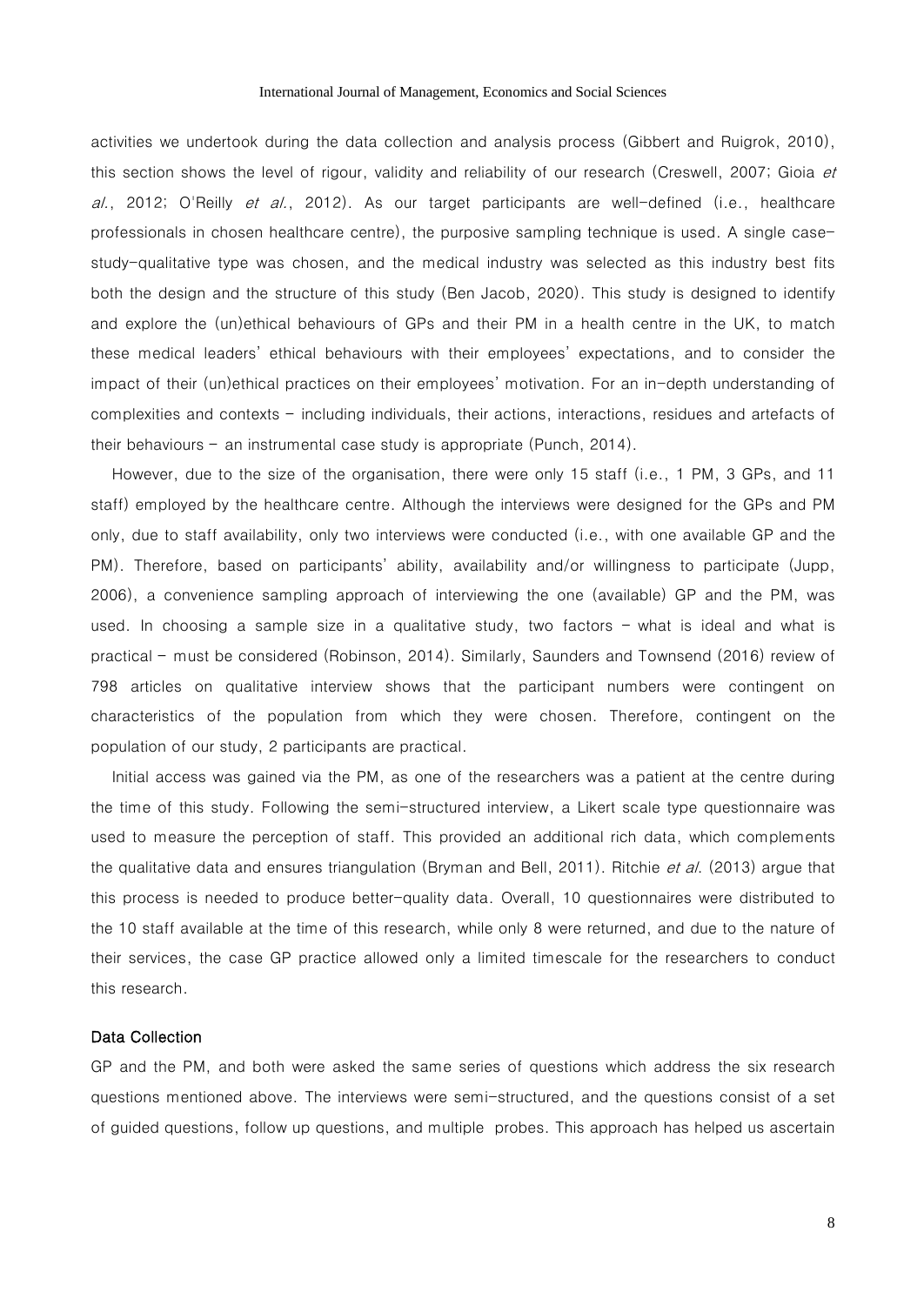each individual healthcare professional's experience regarding what constitutes ethical leadership in detail (McConville *et al.*, 2018). The interviews were structured around the following five themes: manipulation, putting self above others, responsibility avoidance, lack of flexibility, and belittling others. The focus of the conversations was to ascertain, if, and how, each of these five themes can help to answer any of our research questions. Based on Liu and Rong's (2015) recommendation, each participant was allowed enough time to elaborate on their views on each of the questions asked. Each interview lasted approximately 45 minutes. The data collection occurred in March 2015. The data collection and analysis process are illustrated in Table 2 (See Appendix-II).

# Data Analysis: Procedures and Steps

Given the theoretical argument and rigour involved in addressing our research questions, we followed Alo (2020) and Braun and Clarke (2006) suggestions on the six-stage process of the thematic data analysis as explained below.

### -Data Familiarisation

The researchers begun the data analysis process by listening to the recorded audio interviews a few times. This had to be done a few times, so we are familiar with our raw data. Following familiarisation with the raw data, data transcription commenced  $-$  i.e., the conversion of the recorded audio files into written files. For a thorough transcription of the data, we doublechecked all the written text against their original (audio interview) files. This helped to ensure accuracy in data transcription.

#### -Generating the Initial Codes

Having completed all the data transcription at this stage, data coding commenced. Based on similarities in meaning of the data collected, we began the coding process by separating the transcribed data into categories. The data coding process was reiterative, which continued until sufficient distinguishing characteristics were evident among the categories of data (Eisenhardt, 1989; Goulding, 2002), and thus has helped the researchers associate each relevant raw interview data with their matching themes (Goulding, 2002), which has helped to boost the validity of the study (Alo, 2020). We returned to the raw interview data on a few occasions to amend and recode some of the data and to ensure they are aligned with the appropriate content-themes.

# -Searching for Themes

At this third stage, based on the corresponding theories and similarities in meanings of our data sets, we generated a more logical expression of the data sets, bearing in mind the five themes that informed our interview questions.

# -Thematic Coding

Table 3 (see Appendix-III) presents an analysis and coding of the theories of Johnson (2012) and Lip-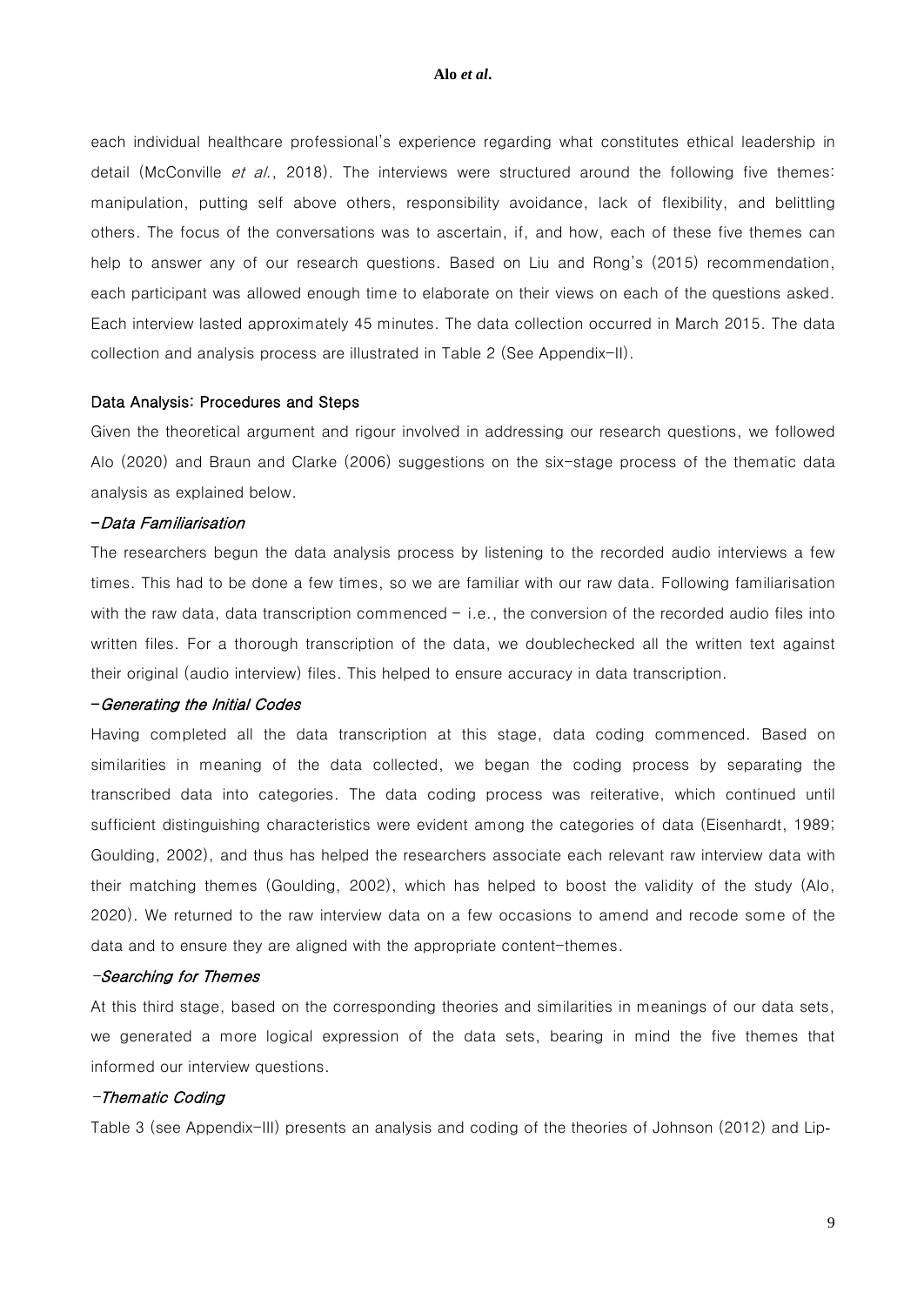man-Blumen (2005) into broad themes that form the basis for both the interviews and the questionnaire. These analyses also provide a broader understanding of these theories, especially from a comparative perspective, and in relation to the key issues addressed in this study.

#### -Reviewing the Themes

At this stage, it was necessary that the data analysis process was assessed by a team of experienced qualitative researchers. The expertise of a team of three well-experienced qualitative researchers who acted as both critical friends (Kember et al., 1997) and research auditors (Filho and Rettig, 2016) were utilised to conduct the expert checks. In a few cases, we had to recode and regroup some data units.

### -Re-Definition and Re-Naming of Themes

Based on recommendations by our critical friends, this fifth step required redefining and renaming a few of the themes to enhance clarity. This step (in our data analysis process) has helped us maximize the themes to enhance the readers understanding of the relationships among the various constructs in the study (Alo, 2020), and thus enhances our study's validity.

#### -Report Writing

A comprehensive report writing involves a methodical interpretation and explanation of the links between the data collected, their matching themes, and the corresponding literature. Accordingly, our thorough report writing effort has helped us to further clarify the connections between the quantitative data, the interview responses, their matching themes, and the related literature, which is consistent with Liu and Rong (2015) recommendation on making exhaustive linkages between the dominant theory and research findings. To make a robust connection between the results and the dominant theories, Liu and Rong (2015) suggest repeatedly moving forward and backward within the empirical data and the literature review sections to enable a comprehensive analysis of the data, which we followed. Moreover, as we compared our results with 2 theories, we also adopted a deductive approach in our report writing.

# **RESULTS**

#### Qualitative Findings

This section presents the analysis and interpretation of answers to the open-ended interview questions. A GP and the PM participated in the interview, and the interviews were conducted following standard interview protocol. The interview questions were adopted from initial questionnaire used in the quantitative study (Macfarlane, 2009), which was targeted to the employees of the case GP practice.

-Coding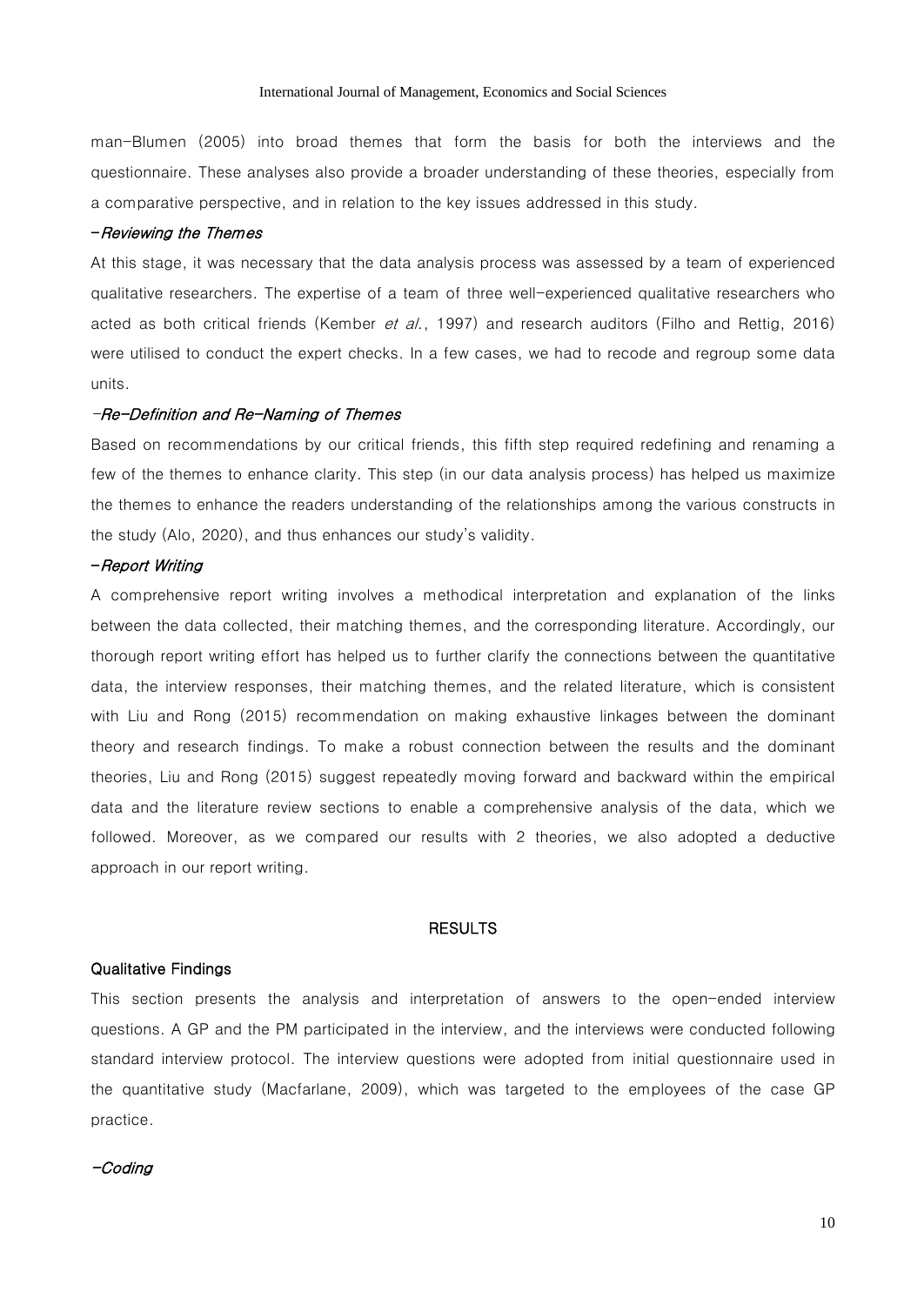Short phrases or single words that recap in the interviewees' statements (Saldaña, 2013), result in variance in the coding (Anwar, 2019). The role of effective coding is to assign data chunks of importance to relevant themes (Anwar, 2019) and align the interview questions with their relevant research questions (Castillo, 2016). The coding helps to strengthen both the reliability and the validity of the interview. Based on the number of interviews conducted, it was convenient to do a manual coding, and five clusters were identified, which we termed manipulation, putting self above others, responsibility avoidance, lack of flexibility, and belittling others.

#### -Interpretation

Based on the similarities in the raw interview data, the researchers were able to arrange the data in clusters and align them with the codes. This has helped the study to unpack, understand, interpret and explain the leadership dynamics in primary healthcare

#### -Qualitative Interview Analysis

This section uses the raw interview data to critically examine the ethical behaviour of the GP and the PM in the case study. This has helped the researchers to match these leaders' (un)ethical behaviours with their employees' expectations, to consider the impact of their ethical practices on their employees' motivation, and in relation to the core values of the NHS. This section uses the SQC (set up, quote and comment) strategy for analysing the qualitative data. This section offers fresh insight into the link between (un)ethical leadership behaviour, employees' expectations and employees' motivation.

#### Theme 1: Manipulation

This theme examined whether the leader present, misrepresent or withhold information to enable the leader control outcomes. The response of the 2 participants varied. The GP said she does not give information to staff just to keep them compliant, rather that she maintains honesty in communication with staff. The GP said: "I don't think this happens. We make sure everyone gets the same information." "I tell them how it is, and I try to explain the reasons and the rationale. I don't tell them to keep them sweet I just tell them how it is." This was contrary to the PM's response. When alerted by the interviewer that the staff feel they are told information just to keep them compliant, the PM suggested that this perception was based on salary increases alone. As empathic concern is among the four compassionate feelings that link ethical leadership with interpersonal citizenship behaviour directed at followers (e.g., Zoghbi-Manrique-de-Lara and Viera-Armas, 2019), therefore, a lack of emotional response to a perceived welfare of a peer in need raises some questions around ethics.

## Theme 2: Lack of flexibility

This theme examined the level of willingness or ability to accept another's point of view, take risks,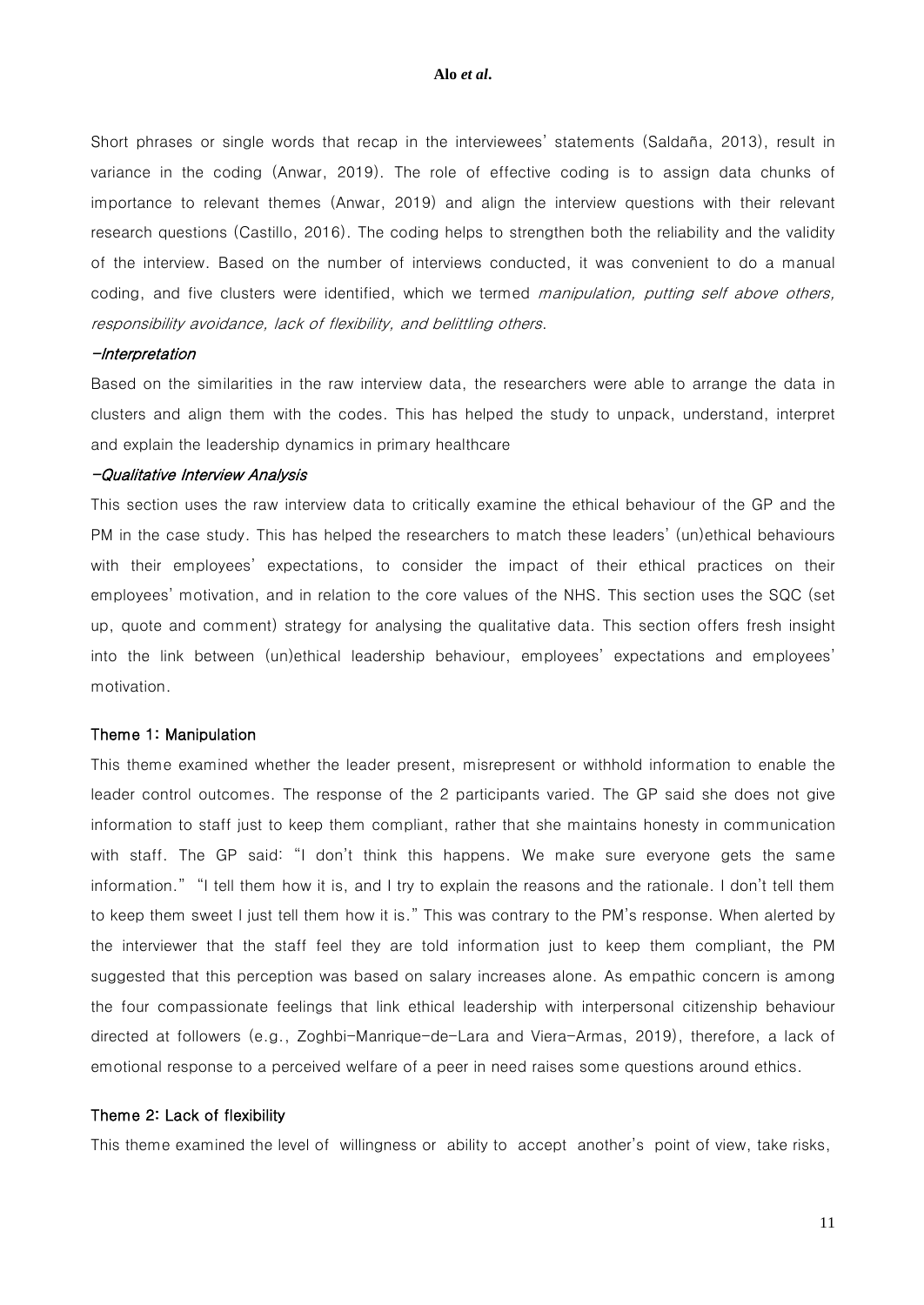foster entrepreneurial behaviours or empower employees in the health centre. The researchers asked questions to determine if the Centre's leadership involve staff in developing a service quality. The GP said: "…flexibility would be about the structures and how this works. "It is not trying to give staff what they want, it's about trying to run a business with those staff." Despite this Centre's business-focused approach to flexibility, data from the questionnaire indicate that staff are sought after by their managers with regards to knowledge and experience they might have, and which demonstrates staff involvement and flexibility in developing a quality service within the Centre. Also, both interviewees explained that they have monthly meetings where all staff are invited to share their views and ideas. The GP spoke about: "practice learning time to share ideas, where we encourage staff feedback; so, if something is not working well, we need to know", while the PM noted that: "we have monthly meetings where staff can bring up anything, and we encourage people to be involved." Regular interaction (around service standards) between a leader and the staffs shapes employees' perception around the moral rights and ethical responsibilities of the leader (Hill, 2017), and which typifies the moral nature of the organisation. Yet, the moral nature of an organisation (Freeman, 1994) links ethical and empowering leadership with LMX relationship quality (Brown and Trevino, 2006; Kalyar et al., 2020), the level of subordinate affective commitment, and subordinates' perception of leader effectiveness (Hassan *et al.*, 2013).

#### Theme 3: Belittling others

This theme examined whether the leadership at the Centre demonstrates behaviours which undermine, threaten or erode the self-esteem and confidence of others. The interviewer wanted to know why some staff feel that the reaction to problems depends upon who you are. The GP said: "I would hope this would not happen; you might get feedback to say it does but we would need to be made aware of that. We take complaints, abuse etc. very seriously". This indicates she is unaware of such issues, as she does advocate equality and fairness to all. The PM said: "We have a member of staff who has a little bit of an edge to her voice regarding their relationships with certain patients or certain members of staff. And, sometimes (I will say to her) it's not what you say it's how you say it, as you probably aren't trying to offend somebody but it's not right." Questions were also asked to know how the Centre's values are communicated to staff. The GP declined from answering this question and insisted that it is the PM's question. The PM said: the Centre has "appraisals, and regular meetings where people get credit where it is due". The PM also noted that there is a sense of mutual support amongst the team e.g., "if anybody is verbally or physically aggressive towards anybody be it a doctor, a nurse or an admin person then they (the victim) know they have the support of everybody else, and it is a part of our values. We really expect people to treat each other as they would like to be treated themse-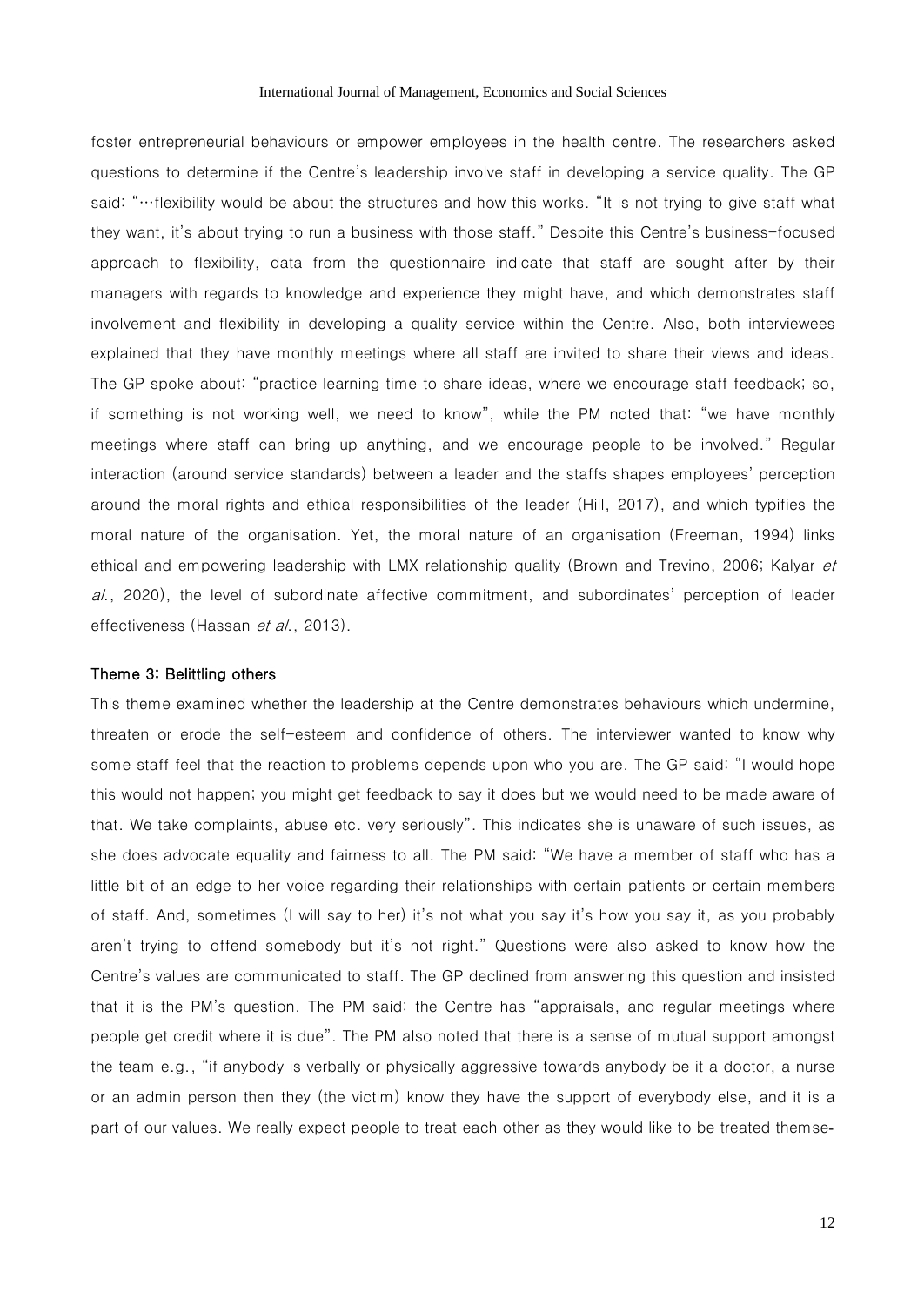lves." Although the stakeholder theory (Brown and Trevino, 2006) helps us understand the moral rights and ethical responsibilities of leadership in relation to the various stakeholders' expectations, workrelated interactions and the management of complex resources can create difficult leadership situations which test the leader's boundaries between ethics and immorality (Hill, 2017).

#### Theme 4: Responsibility avoidance

This theme examines whether the leadership (of this health centre) ensures that their actions or omissions leading to misdeeds can always be attributed to someone else. The GP said: "we try to include everybody in everything we do but there are certain groups whom we have tried over the years to segregate them, but they just go back but it is not noticeable. If you walked in there you wouldn't know it was going on. Although when people leave, I always interview them to see if there is any problem with the staffing and there's only one thing they have ever said, "I feel there was a very strong them and us". When asked whether there are in-groups and out-groups, to avoid speaking further, the GP abdicated to the PM saying "Ask the (PM). Anything major would come to me; I am the lead for staff issues but (she) would have strategies for things like this." The PM said: "…We don't have a great turnover of staff. People stay for years, although I do feel sorry for new people coming in. Even though I do try [regardless of their position] to make them feel included and very welcomed but it all depends on how they take it; if they take it as "Oh God there's a clique here" then it becomes more difficult for them to fit in. She also mentioned that monthly meetings are held with new staff, where everyone is included and "they are still here so I must be doing something right." When asked their views on why the Government is pushing for GPs to be trained to be leaders, the GP said: "One GP is involved with leadership… (and) she is being encouraged to do GP leadership training, but no GPs here have done this already." The GP also stated: "we have to do it but a lot of us feel it is difficult to be combined with our job roles. So, you get one or two partners who are leaders the others are clinical… as we employ GPs for their clinical skills and not leadership skills…" The PM said: "This is a question for the GP". Despite the growing imbalance in doctor-patient ratio (Mishra and Tikoria, 2021), doctors are today facing increasing ethical dilemmas regarding compliance with policy changes (Baum et al., 2009), which result in burnout and exhaustion (Mansour and Abu Sharour, 2021), and higher error rates due to missed treatments (Metcalf et al., 2018). These can also reduce the level of commitment from these medical professionals (Purohit and Wadhwa, 2012).

#### Theme 5: Putting self above others

This theme examined whether the leaders prioritise and control events and resources to meet personal agendas, and at the expense of group goals. In terms of how they empower their staff, the GP revealed that clear boundaries were evident. The GP said: "…even though they know their limitations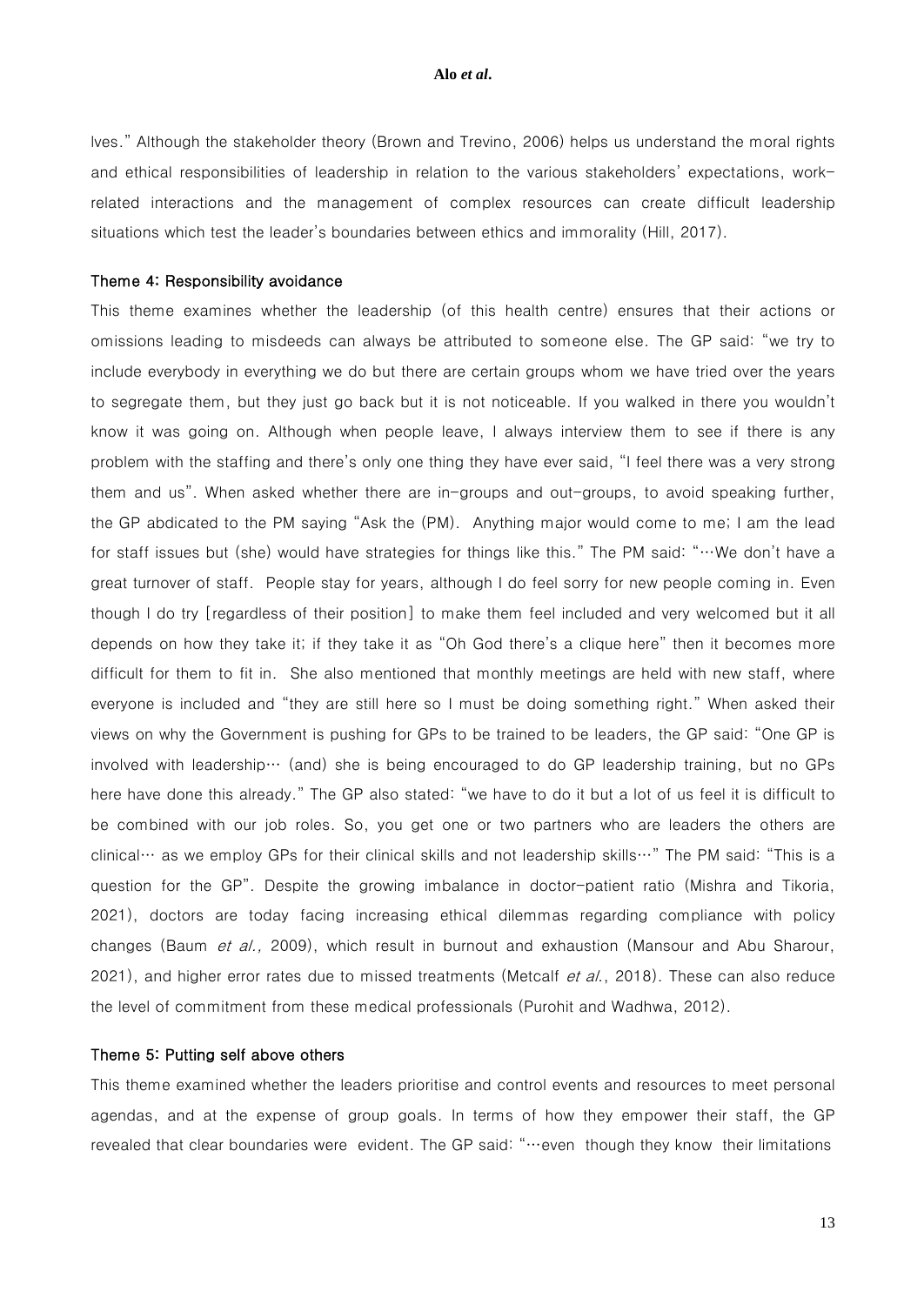and what level they can go to, we also do teach them to be aware that when they have been here a bit longer, then they ought to get to another level and they can start doing additional this, or that; and some are quite happy to take on more responsibility, while others simply don't want any at all." The PM said: "…We have team building (and) the best thing we do here is to have coffee/lunch daily around the coffee table. It is not like a hospital here, there is no clear hierarchy; we are aware of the strengths, weaknesses, skills. We value people for what they are good at." Among the suggested ethical frameworks for fostering ethical values include inclusion, collaboration, achievement, social justice (Ehrich et al., 2015) and the ethics of care, critique, and justice (Starratt, 1996). Also, the social exchange theory highlights the importance of exchanging both economic and social resources (Blau, 1964; Shore et al., 2006), as key to performance-driven accountability (Ehrich et al., 2015) and ethical climate (Al Halbusi, 2021; Aryati, 2018; Demirtas and Akdogan, 2015; Zhang and Zhang, 2016).

#### Quantitative Findings

Given the small sample size, 8 questionnaires were returned from the 10 issued, representing an 80% response rate, and of which two (i.e., 25%) were clinical staff and six (i.e., 75%) administrative staff. The quantitative data results are presented in Table 4 (see Appendix-IV).

# **DISCUSSION**

This study sought to critically examine how the ethical behaviours of GPs and their PM in the case study match their employees' expectations and to establish the impact of these practices on their employees' motivation, and in relation to the NHS core values. We found that in terms of exchange of information, the employees are happy, as they rated the Centre's leadership practice very highly in terms of genuine ethical commitment and values. In fact, most of the staff agree that their managers do not hide the truth, or distort facts to maintain compliance, or with-hold information that others need. This answers our research questions 1 and 2. Ethical and empowering leadership has been associated with a range of organisation outcomes, such as, employee motivation, job satisfaction, improved performance, and pro-social behaviours (Ehrich et al., 2015; Chen et al., 2011).

Furthermore, majority of the respondents also believe that standards are set, and role modelled by their managers, while resources are fairly allocated, as the GPs do not put themselves before others in relation to rewards and benefits. This answers our research question 2. However, about 38 percent believe there are in-groups and out-groups in the centre, and which could cause some internal strife among the workgroups. This answers our research question 3. Allowing in-groups to develop is not only a reflection of moral blind-spots, but leaders who are culpable of such an act would normally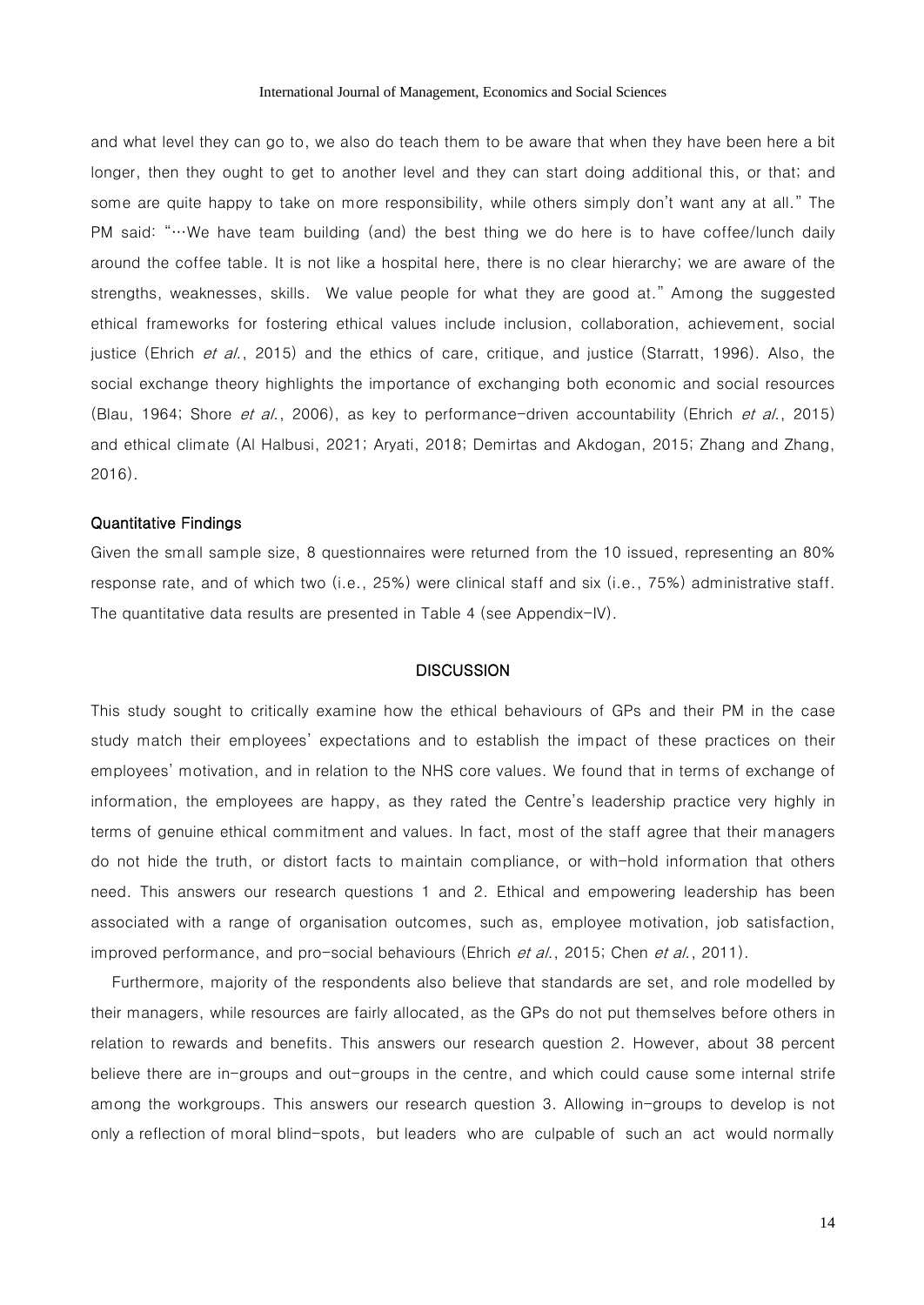blame others for leaders' mistakes, i.e., scapegoating and pitting in-groups against out-groups (Johnson, 2012; Lipman-Blumen, 2005).

However, majority believe the information they are given is complete and truthful, and that ethical issues are discussed openly between clinical and non-clinical staff. This answers our research question 4. Although in-groups do exist, but 75 percent indicate they do not feel blamed when it is not their fault, while many believe that when there are problems, actions taken do not depend upon 'who you are'. Yet, 75 percent feel their views are as important as their manager's when their performance is reviewed. This answers our research question 5, and also indicates a high LMX relationship. Gerstner and Day (1997) found that leaders with positive LMX relationships are more effective in their leadership approaches, as they foster employee commitment than those with poor exchange LMX relationships. The results also indicate a high level of involvement and flexibility within the Centre. For instance, with 87.5 percent of staff acknowledging they feel safe raising issues with their managers, and 75 percent saying they are listened to by their managers as their views are as important as their manager's when their performances are reviewed, which reflects a high level of flexibility, employee involvement and participation. This answers our research questions 4 and 6. Employee involvement and participation has been linked to increased services quality, which are responsive to the needs of patients (DoH, 2010; Giordano, 2011: 7, 10).

While all the respondents believe their managers seek them out for information when they have knowledge or experience, 75 percent agree to be having a regular face to face meetings with their managers to share ideas on service improvement, which is consistent with the NHS perspective on GPs' ethical leadership and also answers our research questions 4 and 6. GPs are required to think and behave like leaders by formulating their visions, sharing such visions by positively energizing others to actualise the visions, while leading across the various groups (Lynch and McFetridge, 2011; DoH, 2010).

Although all employees who participated in the survey believe they are sought after by their managers with regards to knowledge and experience they might have, which are positive indications of staff involvement and empowerment, there are also evidence of unethical behaviours by these leaders. For instance, with only 50 percent of staff believing that actions taken in response to problems do not depend upon who you are and coupled with the existence of in-group and out groups, there are perceptions of disregard, favouritism, harassment and ridicule, which could potentially lead to a lack of trust in the centre (Wong et al., 2009). This answers our research question 6. Good working environment which includes management support – which epitomises ethical leadership – has been linked to employee retention (Vasquez, 2014) and innovation diffusion (Chiu et al., 2017).

Although our data were collected in 2015, recent research linking ethical leadership, patient safety,

15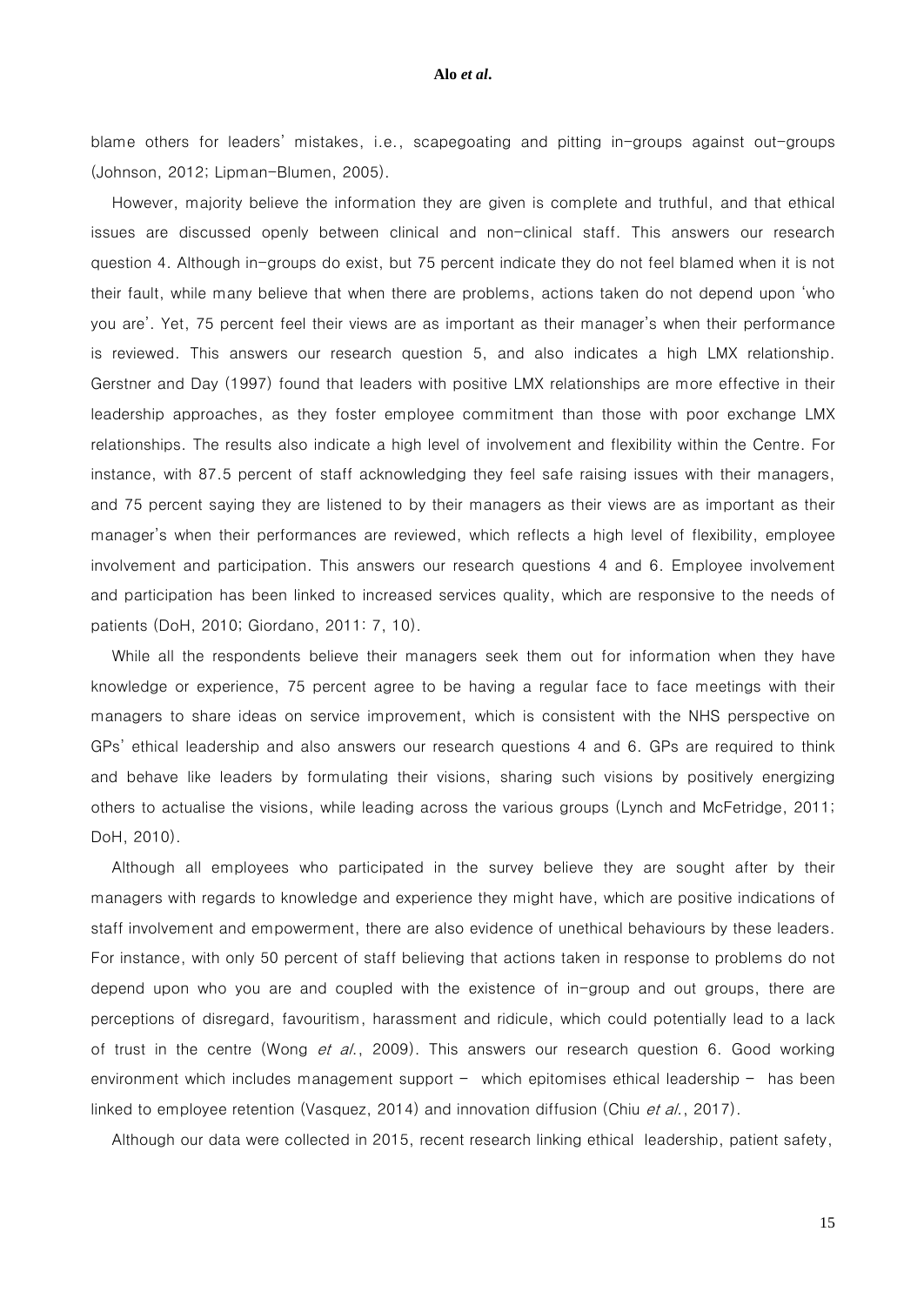effective healthcare delivery and organisational effectiveness resonates with our findings. For instance, employee's perception of supervisor's ethical and transparent behaviour pattern has been linked to patient care quality, positive work environment, authentic leadership promotion, and well-being of Canadian nurses in acute care hospitals (Malila *et al.*, 2018). Staff motivation, fairness, team cohesion, reorganization of care, task redistribution, transparency and capacity building – an ethos which epitomises the ethical leadership style (Brown *et al.*, 2005) – has been linked to successful implementation of team-based care at primary care clinics in India (Lall *et al.*, 2020). In Scotland, Allbutt et al. (2017) has found supervisor's ethical behaviour – personal reflection, planned action, constructive challenge, respectful relationships and processes tailored to employees' circumstances – as key to successful health and social care practice in Scotland, as these ethical values foster employees' willingness and commitment. Zappalà and Toscano (2020) study of 637 healthcare workers in 48 centres in Italy found that ethical leadership fosters employees' work engagement, job satisfaction and higher-quality LMX relationship. In Uganda, Mayende and Musenze (2018) study of 214 healthcare workers found that ethical leadership positively affects staff retention, moderated by the role of job resources. In health information management, ethical leadership has been linked to successful ethical coding and ethical use of the coded information. For instance, Shepheard (2019) study of Australian health information managers (HIMs) and clinical coders (CCs) found that, by fostering a complete, accurate coding for every episode of care, ethical leadership tenets – honesty, commitment to compassion, commitment to equity and respect for variation – are key to uninterrupted communication and forming partnerships in the Australian healthcare arena.

Through proactive planning, careful consideration, open dialogue, active listening, ethical vigilance, value driven behaviour, demonstrable empathy, compassion, empowering and supporting behaviour and a collective commitment to safe and quality care, nurse managers have been found to support physically and emotionally exhausted nurses' recovery from Covid-19 (Markey et al., 2021). As ethical role models (Aryati *et al.*, 2018), these nurse managers raise ethical standards in everyday practice (Markey et al., 2021), as they influence employees' conduct and perception regarding organizational policies and practices, embodied in the organizational climate (Mishra and Tikoria, 2021). Yet, given the current complex healthcare challenges resulting from the raging COVID-19 pandemic, and coupled with the resultant surge in ethical burdens on healthcare workers (Keselman and Saxe-Braithwaite, 2021), ethical principles of care are needed to positively impact patient outcomes in the current climate.

Furthermore, followers' perception of ethical principles – ethical awareness, modelled ethical behaviour and effective two-way communication – fosters employees' willingness to raise ethical concerns that relates to patients' safety (Foglia and Cohen, 2019). This is particularly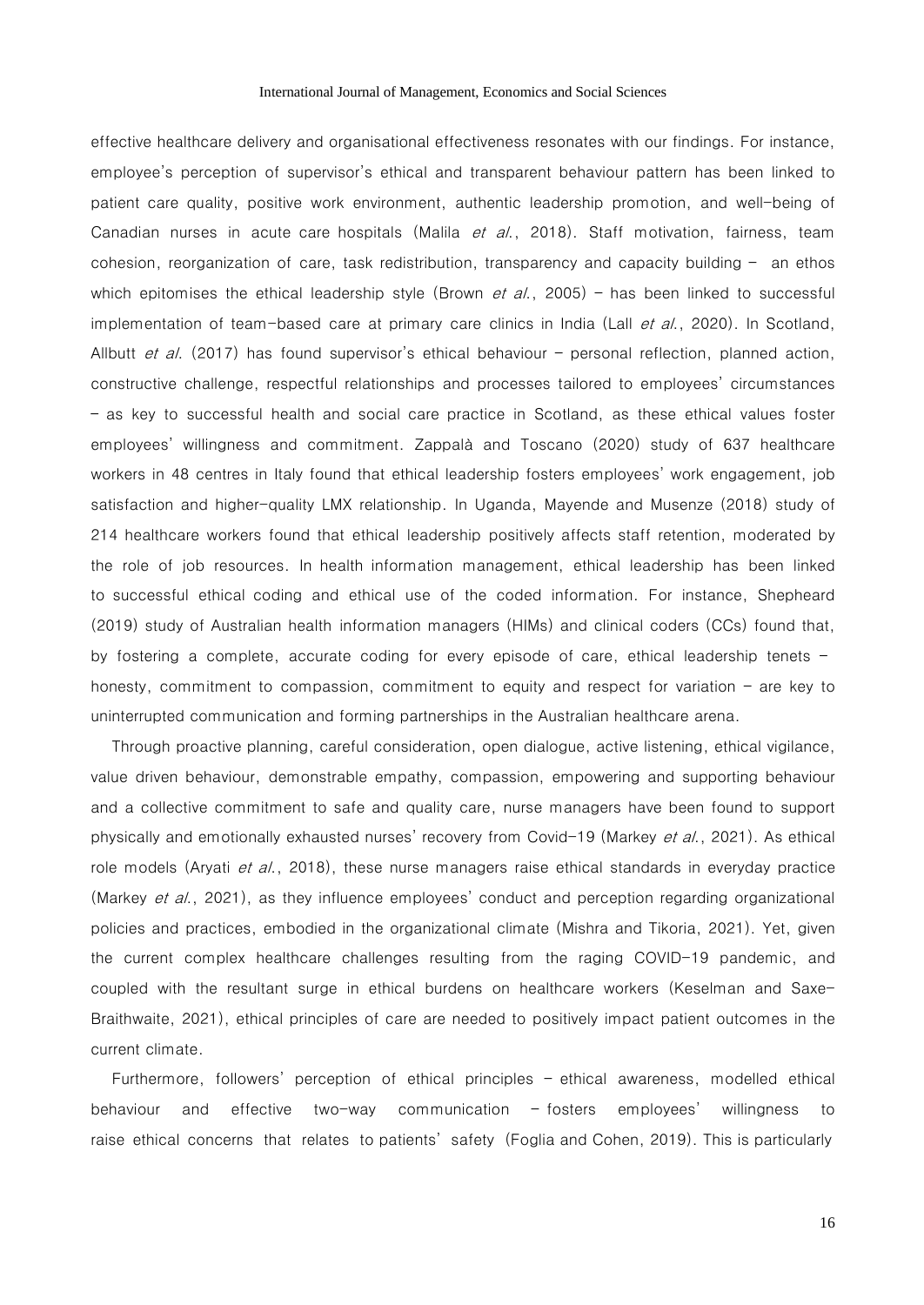crucial in an era of Covid-19, where healthcare workers are expected to continually voice out safety concerns to ensure patients' and healthcare workers' safety. Research has also found ethical leadership a key factor in successful healthcare delivery through a facilitated ethical voice – employees' willingness to proactively voice out their concern – which is critical in fostering integrity and high-quality patient care (Foglia and Cohen, 2019). To inspire employees' positive work attitudes and to promote organisational service climate, healthcare leaders, must, therefore, encourage ethical behaviour (Zappalà and Toscano, 2020) and ethical voice. Although employees in higher positions feel safer raising ethical concerns than lower ranked employees, a culture of trust, follow-through and fair treatment has been found to encourage employees to raise ethical concerns with their managers (Foglia and Cohen, 2019). Ethical leadership behaviour – respect, empathy, role modelling and genuine conscientiousness – has also been linked to a facilitated job performance and ethical workplace (Markey et al., 2021). This highlights the role of ethical leadership in building an organisational climate for ethical behaviour in the healthcare settings.

#### **CONCLUSION**

This paper has offered a critical evaluation of the ethical behaviour of GPs and their practice manager in a UK's health centre. We have unpacked the extent that the behaviours of the GPs and their PM in a UK's healthcare organisation reflect the ethical values as required by the NHS. With evidence such as, employee involvement and employee voice system, communication, meetings, staff empowerment, sense of 'family values', staff motivation, knowledge creation, perceived fairness and equity, there are strong evidence to suggest that ethical leadership is pursued by the health centre studied. This epitomizes the NHS core values and echoes the NHS Constitution. The NHS strive to value every individual, respect individual aspirations, needs, ability and limits and is committed to providing rewarding and worthwhile jobs, trusting and listening to every stakeholder and providing meaningful feedback, in the interest of the patients (NHS Constitution, 2015).

Although our study has found ample evidence to suggest that ethical leadership behaviour is pursued by the centre, there are evidence of unethical behaviours in the centre, which is consistent with Dion (2012) view that ethicality is not observed in the real world of work as much as it is acclaimed in the literature. For instance, the interview with the GP revealed discrimination between the various staff-groups in the centre, which spiralled out of her control, and thus is impacting staff retention in the centre. Apart from a potential damage on the Centre's 'family culture', this could result in a decline in the quality of care provided. Similarly, the King's Fund (2016) research also found the difficulty in combining clinical leadership responsibilities with the responsibilities for direct care delivery. King's Fund study therefore suggests that clinical leadership development should be a major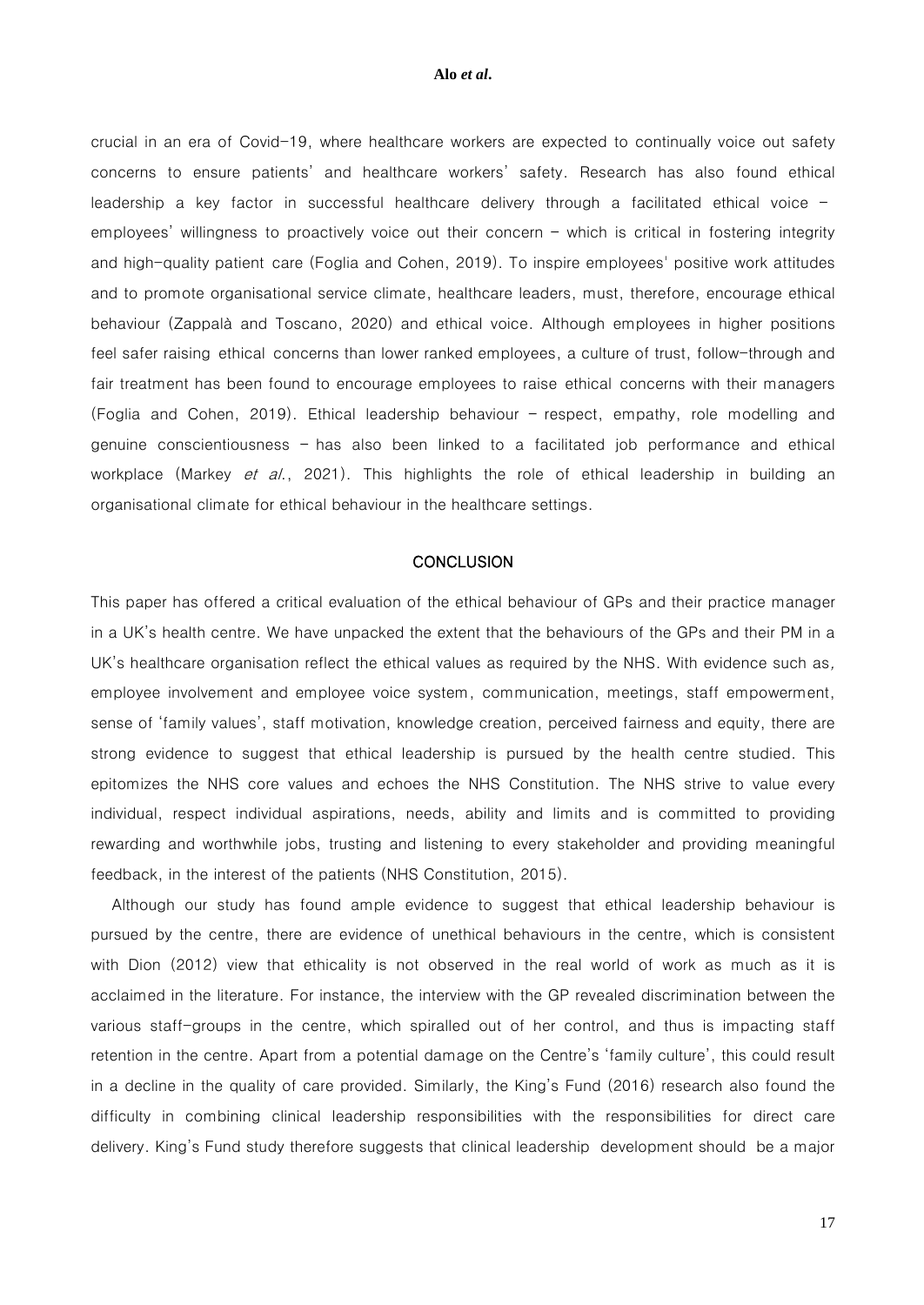priority throughout the NHS.

#### IMPLICATIONS

This study offers insights to further the ongoing debate around evidence-based management (EBMgt) in healthcare and the relationship between leadership support and operational excellence in health care sector. Due to a recent rise in ethical scandals in organisations (Al Halbusi *et al.*, 2017; Brown and Trevino, 2014; Trevino et al., 2014), to help doctors balance the complex range of responsibilities demanded of them, King's Fund (2016) has emphasised the need for medical leadership development to be taken more seriously. This will help to improve doctors' abilities to make ethical decisions, improve their teams' effectiveness, influence changes within their organisations, and increase their confidence and resilience as leaders. This also highlights the need for integrating leadership development curriculum in the GPs development portfolio, especially, as the primary health care in England is now under significant strain and a crucial phase in its development. For instance, GP practices now face tensions between patient needs and the administration of care delivery, hence the need for leadership development (Smith et al., 2013), especially in the light of resource constraints, on the one hand, and higher demand, on the other (Giordano, 2011).

# LIMITATIONS AND FUTURE DIRECTIONS

One major limitation to GPs' leadership development is the contradictions between the leadership development pathways for medical leadership and the leadership development guidelines as recommended in the academic literature (King's Fund, 2016), which is due to the differences between the perspective of managers and those of the doctors. For instance, despite their common goal of delivering quality care to patients, the priorities of 'doctors as clinicians' differ from those of 'doctors as clinical leaders', and which often culminate in conflicts and resentments. It is not surprising therefore that once doctors reach senior management positions, they are likely to be far removed from direct care delivery, hence restraining them from having frontline experience of health care. This reflects the difficulty in combining the responsibilities of direct care delivery and clinical leadership.

In the light of these constraints and conflicts, further research, is, therefore, needed to explore ways of making the doctors leadership development more effective so when participants return to their duty, they can combine their responsibilities as professional clinicians with their leadership responsibilities as clinical leaders. Future research can examine the effectiveness of collaborations between senior clinicians and leadership development consultants in both the design and implementation of the GPs leadership development curriculum. This study will motivate theoretically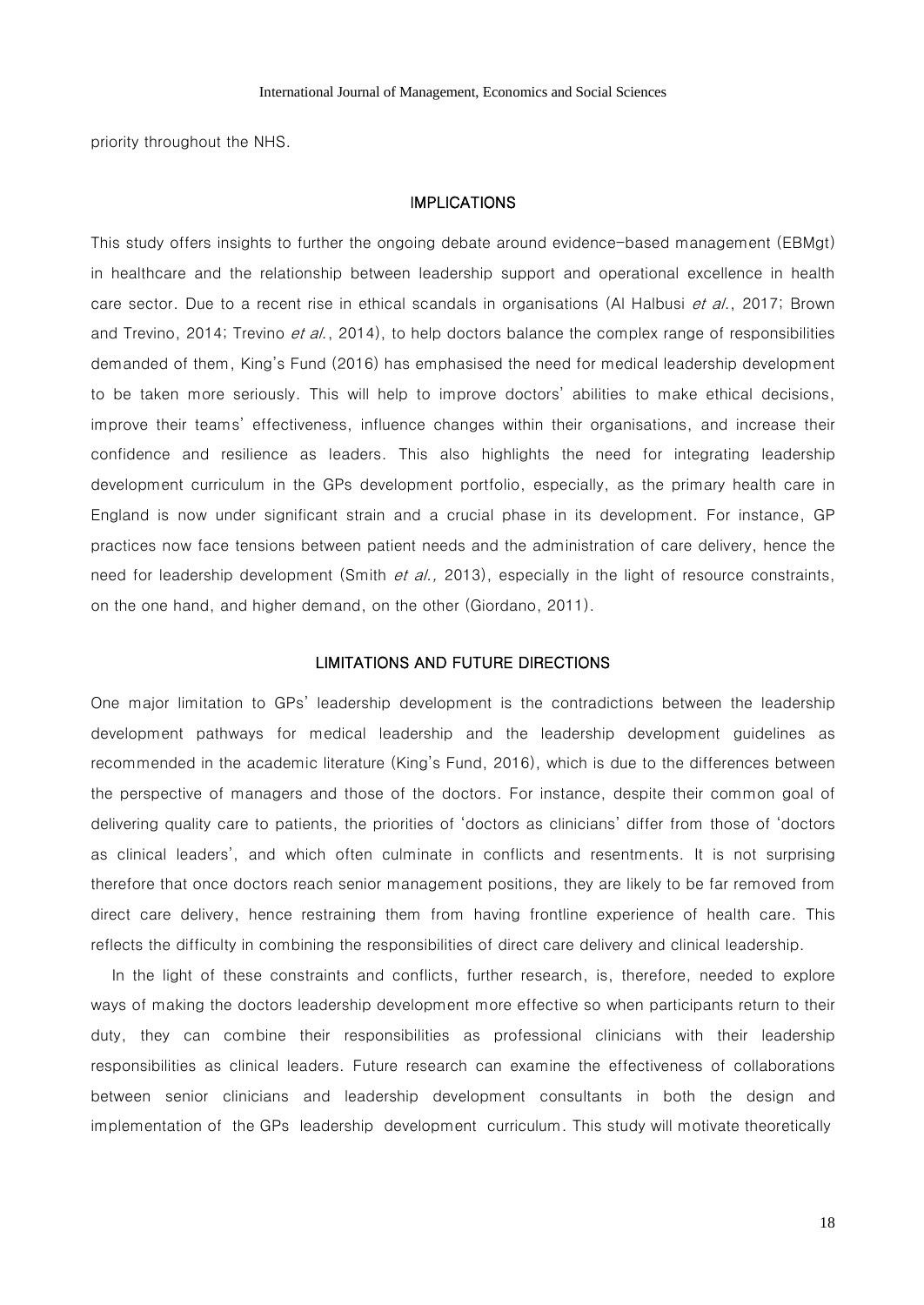such future study, as the theoretical ideas and themes in this study can be replicated and be broadly applied to such future research, it, therefore, contributes to the theoretical development of both the medical leadership and the ethical leadership literatures. Although our study adopts a mixed method approach, given the small size of our sample, future studies should draw from a relatively larger sample size to help enhance the generalisability of such studies. Such studies should also examine leadership dynamics in primary healthcare delivery from an emerging economy. This will offer the much-needed data to compare leadership dynamics in primary healthcare delivery across diverse organizational, cultural and economic settings. Finally, our data was collected in 2015, though still valid, further studies can utilise more recent data.

#### **REFERENCES**

- Al halbusi, H., & Amir Hammad Hamid, F. (2018). Antecedents influence turnover intention: Theory extension, Journal of Organizational Behavior Research, 3(2): 287– 304.
- Al Halbusi, H., Tehseen, S., & Ramayah, T.C. (2017). The impact of organizational justice on the ethical leadership under the moderating influence of perceived support: A conceptual study. *Malaysian Journal of Business and Economics*, 4(1): 46–64.
- Al Halbusi, H., Williams, K.A., Ramayah, T., Aldieri, L., & Paolo Vinci, C. (2021). Linking ethical leadership and ethical climate to employees' ethical behavior: The moderating role of person- organization fit. Personnel Review, 50(1): 159 - 185.
- Allbutt, H., Colthart, I., El-Farargy, N., Sturgeon, C., Vallis, J., & Lough, M. (2017). Understanding supervision in health and social care through the experiences of practitioners in Scotland. Journal of Integrated Care, 25(2): 120-130. <https://doi.org/10.1108/JICA-11-2016-0046>
- Alo, O. (2020). Lost in transfer? Exploring the influence of culture on the transfer of knowledge categories. Africa Journal of Management, 6(4): 350 – 376.
- [Aloini, D.,](https://www.emerald.com/insight/search?q=Davide%20Aloini) [Cannavacciuolo,](https://www.emerald.com/insight/search?q=Lorella%20Cannavacciuolo) L., [Gitto, S.,](https://www.emerald.com/insight/search?q=Simone%20Gitto) [Lettieri,](https://www.emerald.com/insight/search?q=Emanuele%20Lettieri) E., [Malighetti, P.,](https://www.emerald.com/insight/search?q=Paolo%20Malighetti) & [Visintin, F.](https://www.emerald.com/insight/search?q=Filippo%20Visintin) (2018). Evidence-based management for performance improvement in healthcare. [Management Decision](https://www.emerald.com/insight/publication/issn/0025-1747), 56(10): 2063 - 2068.
- [Anwar,](http://scholarsindex.com/profile/prime123) C. M. (2019). Antecedents to the Students' Distrust in University: Qualitative Study in University Tunku Abdul Rahman (UTAR), Malaysia. Retrieved from: [http://scholarsindex.com/articles/antecedents-to-the-students-distrust-in-university](http://scholarsindex.com/articles/antecedents-to-the-students-distrust-in-university-qualitative-study-in-university-tunku-abdul-rahman-utar-malaysia)[qualitative-study-in-university-tunku-abdul-rahman-utar-malaysia](http://scholarsindex.com/articles/antecedents-to-the-students-distrust-in-university-qualitative-study-in-university-tunku-abdul-rahman-utar-malaysia) (Accessed 9 December 2021).
- Aryati, A.S., Sudiro, A., Hadiwidjaja, D., & Noermijati, N. (2018). The influence of ethical leadership to deviant workplace behavior mediated by ethical climate and organizational commitment. International Journal of Law and Management, 60(2): 233 – 249. <https://doi.org/10.1108/IJLMA-03-2017-0053>
- Ashforth, B.E. (1994). Petty tyranny in organizations. Human Relations, 47(7): 755 778. <https://doi.org/10.1177/001872679404700701>
- Bandura, A. (1977). Social Learning Theory. New Jersey: Prentice-Hall, Englewood.
- Avolio, B., Walumbwa, F. & Weber, T.J. (2009). Leadership: Current theories, research and future directions. Annual Review of Psychology, 60(1): 421– 449[.https://doi.org/10.1146/annurev.psych.60.110707.163621](https://doi.org/10.1146/annurev.psych.60.110707.163621)
- Bandura, A. (2001). Social cognitive theory: an agentic perspective. Annual Review of Psychology, 52(1):  $1 26$ . <https://doi.org/10.1111/1467-839X.00024>
- Baum, N.M., Gollust, S.E., Goold, S., & Jacobson, P.D. (2009). Ethical issues in public health practice in Michigan. American Journal of Public Health, 99(2): 369 – 374.
- Ben Jacob, A. (2020). Mergers and acquisitions: A qualitative study in the medical device sector. International Journal of Management, Economics and Social Sciences, 9(3): 161 – 181. https://doi.org/10.32327/IJMESS/9.3.2020.9
- Blau, P. M. (1964), *Exchange and power in social life*. New York, NY: Wiley.
- British Medical Association (BMA) (2021). *Doctor's Perspectives on Clinical Leadership*, BMA Health Policy and Economic Research Unit.: bma.org.uk (Accessed 13 August 2021).
- Bohmer, R. (2012), The Instrumental Value of Medical Leadership Engaging Doctors in Improving Services. The King's Fund, available at[:http://www.kingsfund.org.uk/sites/files/kf/instrumental-value-medical-leadership- richard-bohmer-leadership](http://www.kingsfund.org.uk/sites/files/kf/instrumental-value-medical-leadership-%20%20%20richard-bohmer-leadership-review2012-paper.pdf)[review2012-paper.pdf](http://www.kingsfund.org.uk/sites/files/kf/instrumental-value-medical-leadership-%20%20%20richard-bohmer-leadership-review2012-paper.pdf) (Accessed 15 August 2020).
- Bowles, D.J., & Associates (2012). Investigation into Management Culture in NHS Lothian, available at: https://slidelegend.com/investigation -in-to-management-culture-in-nhs- lothian\_59df3f901723dd101dccc06f.html (Accessed 15 August 2020).
- Brown, M.E., & Trevino, L.K. (2014). Do role models matter? An investigation of role modeling as an antecedent of perceived ethical leadership. Journal of Business Ethics, 122(4): 587 - 598.
- Brown, M. E., & Trevino, L. K. (2006). Ethical leadership: A review and future directions. The Leadership Quarterly, 17(6): 595 – 616. <http://dx.doi.org/10.1016/j.leaqua.2006.10.004>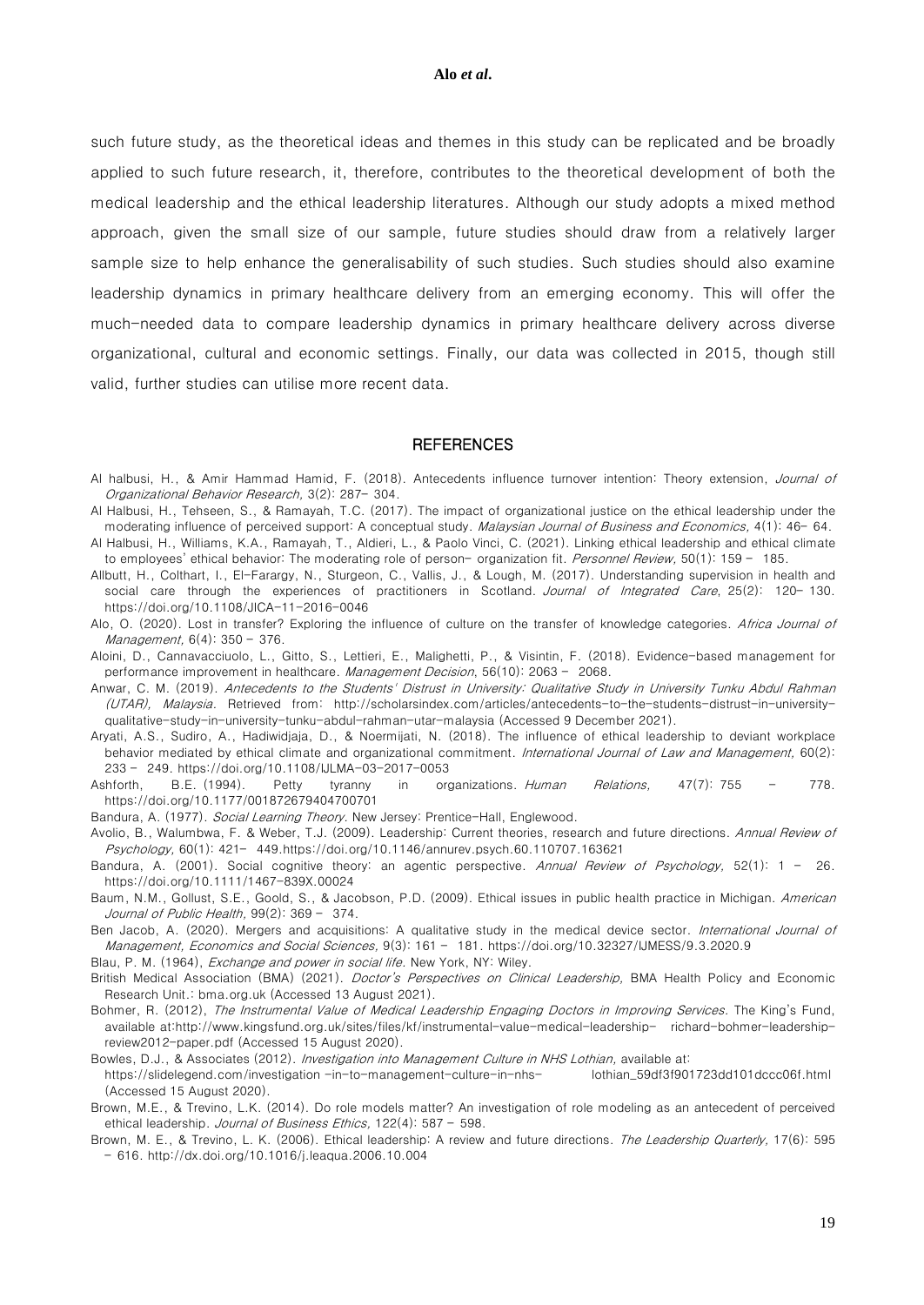- Brown, M.E., Trevino, L.K., & Harrison, D. (2005). Ethical leadership: A social learning perspective for construct development testing. Organizational Behavior and Human Decision Processes, 97(2): 117 - 134. <https://doi.org/10.1016/j.obhdp.2005.03.002>
- Bryman, A., & Bell, E. (2011). *Business Research Methods (3<sup>d</sup> ed.).* Oxford: Oxford University Press.
- Castillo-Montoya, M. (2016). Preparing for interview research: The interview protocol refinement framework. The Qualitative Report, 21(5): 811 – 831.
- Chiu, C-Y, Chen, S., & Chen, C-L. (2017). An integrated perspective of TOE framework an [innovation diffusion in broadband](https://www.econstor.eu/bitstream/10419/157921/1/886618134.pdf)  [mobile applications adoption by enterprises.](https://www.econstor.eu/bitstream/10419/157921/1/886618134.pdf) International Journal of Management, Economics and Social Sciences, 6(1): 14 – 39.
- Chua, S.M.Y., & Murray, D.W. (2015). How toxic leaders are perceived: Gender and information-processing. Leadership and Organization Development Journal, 36(3): 292 – 307. <https://doi.org/10.1108/LODJ-06-2013-0076>
- Clarke, N. (2006). Why HR policies fail to support workplace learning: The complexities of policy implementation in healthcare. The International Journal of Human Resource Management, 17(1): 190 – 206.
- Coleman, A., Segar, J., Checkland, K., McDermott, I., Harrison, S., & Peckham, S. (2015). Leadership for health commissioning in the new NHS: Exploring the early development of clinical commissioning groups in England. Journal of Health Organization and Management, 29(1): 75 – 91.
- Creswell, J. W. (2007). Qualitative inquiry and design (2nd ed.). Sage, Thousand Oaks, CA.
- Demirtas, O., & Akdogan, A.A. (2015). The effect of ethical leadership behaviour on ethical climate, turnover intention, and affective commitment. Journal of Business Ethics, 130(1): 59 - 67.
- Dickson, M., Smith, M. W., Grojean, M. C., & Ehrhart, M. W. (2001). An organizational climate regarding ethics: The outcome of leader values and the practices that reflect them. Leadership Quarterly, 12, 197-214.
- Diessner, R., Iyer, R., Smith, M. M., & Haidt, J. (2013). Who engages with moral beauty? Journal of Moral Education, 42(2): 139 – 163. <https://doi.org/10.1080/03057240.2013.785941>
- Dion, M. (2012). Are ethical theories relevant for ethical leadership? Leadership & Organization Development Journal, 33(1): 4 – 24.
- Dulebohn, J.H., Bommer, W.H., Liden, R.C., Brouer, R.L., & Ferris, G.R. (2012). A meta-analysis of antecedents and consequences of leader-member exchange: Integrating the past with an eye toward the future. Journal of Management, 38(6): 1715 – 1759. [https://doi.org/10.1177/0149206311415280](https://psycnet.apa.org/doi/10.1177/0149206311415280)
- Dutton, J., Lilius, J. M., & Kanov, J. M. (2007). The transformative potential of compassion at work. In Cooperrider, D., Fry, R., & Piderit, S. (Eds.), Handbook of transformative cooperation: New designs and dynamics:107 – 126. Palo Alto, CA: Stanford University Press.
- [Ehrich,](https://edgehill.on.worldcat.org/v2/search?queryString=au%3D%22Ehrich%2C%20Lisa%20C%22&databaseList=638&expandSearch=false&translateSearch=false&clusterResults=true&groupVariantRecords=false) L.C., [Harris,](https://edgehill.on.worldcat.org/v2/search?queryString=au%3D%22Harris%2C%20Jessica%22&databaseList=638&expandSearch=false&translateSearch=false&clusterResults=true&groupVariantRecords=false) J., [Klenowski,](https://edgehill.on.worldcat.org/v2/search?queryString=au%3D%22Klenowski%2C%20Val%22&databaseList=638&expandSearch=false&translateSearch=false&clusterResults=true&groupVariantRecords=false) V., [Smeed,](https://edgehill.on.worldcat.org/v2/search?queryString=au%3D%22Smeed%2C%20Judy%22&databaseList=638&expandSearch=false&translateSearch=false&clusterResults=true&groupVariantRecords=false) J., & [Spina,](https://edgehill.on.worldcat.org/v2/search?queryString=au%3D%22Spina%2C%20Nerida%22&databaseList=638&expandSearch=false&translateSearch=false&clusterResults=true&groupVariantRecords=false) N. (2015). The centrality of ethical leadership. Journal of Educational Administration, 53(2): 197 – 214. <https://doi.org/10.1108/JEA-10-2013-0110>
- Einarsen, S., Aasland, M.S., & Skogstad, A. (2007). Destructive leadership behaviour: A definition and conceptual model. The Leadership Quarterly,  $18(3)$ : 207 - 216.
- Eisenhardt, K. M. (1989). Building theories from case study research. Academy of Management Review, 14(4): 532 550. <https://doi.org/10.2307/258557>
- Engelbrecht, A.S., Wolmarans, J., & Mahembe, B. (2017). Effect of ethical leadership and climate on effectiveness. South African Journal of Human Resource Management, 15(1): 1 – 8.
- Filho, E., & Rettig, J. (2016). Intergroup conflict management strategies from a Nobel Peace Laureate: the case of José Ramos Horta. Basic and Applied Social Psychology, 38(6): 351 - 361.
- Foglia, M. B., & Cohen, J. H. (2019). Ethical leadership and employees' perceptions about raising ethical concerns to managers in the veterans health administration. A job Empirical Bioethics, 10(3): 155-163. <https://doi.org/10.1080/23294515.2019.1634654>
- Folger, R. (2001). Fairness as deonance. In S. Gilliland, D. D. Steiner, & D. P. Skarlicki (Eds.), *Research in social issues in* management: 3 - 31. Greenwich, Mahwah, CT, NJ: Erlbaum.
- Folger, R., Cropanzano, R., & Goldman, B. (2005). What is the relationship between justice and morality. In J. Greenberg & J. A. Colquitt (Eds.), Handbook of organizational justice: 215 - 246. NJ: Erlbaum, Mahwah.
- Freeman, R. E. (1994). The politics of stakeholder theory: some future directions. Business Ethics Quarterly, 4, 409 421. <https://doi.org/10.2307/3857340>
- General Medical Council (2012a). Leadership and management for all doctors, available at:
- [http://www.gmcuk.org/Leadership\\_and\\_management\\_for\\_all\\_doctors\\_FINAL.pdf\\_47234529.pdf](http://www.gmcuk.org/Leadership_and_management_for_all_doctors_FINAL.pdf_47234529.pdf) (Accessed 3 September 2020). General Medical Council (2012b). Leadership and management for all doctors, available at:
- [http://www.gmcuk.org/guidance/ethical\\_guidance/management\\_for\\_doctors.asp#leadershipinpractice](http://www.gmcuk.org/guidance/ethical_guidance/management_for_doctors.asp#leadershipinpractice) (Accessed 3 September 2020).
- Gerada, C., Riley, B., & Thomas, M. (2013). The 2022 GP; A vision for general practice in the New NHS. London, Royal College of General Practitioners, available at: [http://www.rcgp.org.uk/campaign-home/~/media/Files/Policy/A-Z](http://www.rcgp.org.uk/campaign-home/~/media/Files/Policy/A-Z-policy/The-2022-GP-A-Vision-for-General-Practice-in-the-Future-NHS.ashx)[policy/The-2022-GP-A-Vision-for-General-Practice-in-the-Future-NHS.ashx](http://www.rcgp.org.uk/campaign-home/~/media/Files/Policy/A-Z-policy/The-2022-GP-A-Vision-for-General-Practice-in-the-Future-NHS.ashx) (Accessed 21 August 2020).
- Gerstner, C.R., & Day, D.V. (1997). Meta-analytic review of leader member exchange theory: Correlates and construct issues. Journal of Applied Psychology, 82(6): 827 – 44. [https://doi.org/10.1037/0021-9010.82.6.827](https://psycnet.apa.org/doi/10.1037/0021-9010.82.6.827)
- Gibbert, M., & Ruigrok, W. (2010). The "what" and "how" of case study rigor: Three strategies based on published work. Organizational Research Methods, 13(4): 710 – 737. [https://doi.org/10.1177/1094428109351319](https://doi.org/10.1177%2F1094428109351319)
- Gioia, D. A., Corley, K. G. & Hamilton, A. L. (2012). Seeking qualitative rigor in inductive research: Notes on the Gioia Methodology. Organizational Research Methods, 16(1): 15 - 31. [https://doi.org/10.1177/1094428112452151](https://doi.org/10.1177%2F1094428112452151)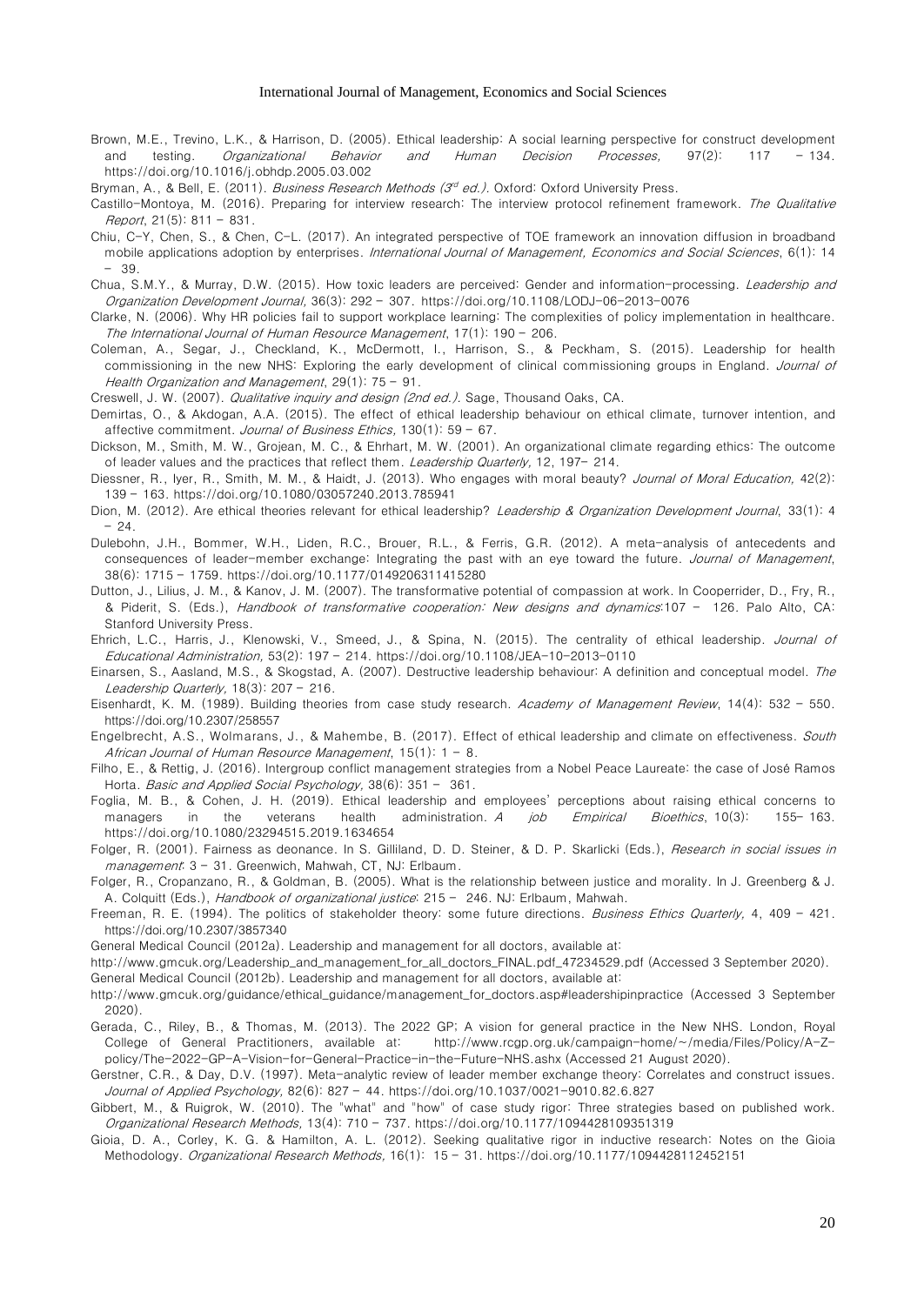- Giordano, R.W. (2011). The leadership challenge for general practice in England. King's Fund Centre, available at: [http://www.kingsfund.org.uk/sites/files/kf/field/field\\_document/leadership-challenge-general-practice-gp-inquiry](http://www.kingsfund.org.uk/sites/files/kf/field/field_document/leadership-challenge-general-practice-gp-inquiry-discussion-paper-mar11.pdf)[discussion-paper-mar11.pdf](http://www.kingsfund.org.uk/sites/files/kf/field/field_document/leadership-challenge-general-practice-gp-inquiry-discussion-paper-mar11.pdf) (Accessed on 3/9/20)
- Goulding, C. (2002). Grounded theory: A practical guide for management, business and market researchers. Thousand Oaks, CA: Sage
- Hassan, S., Mahsud, R., Yukl, G., & Prussia, G.E. (2013). Ethical and empowering leadership and leader effectiveness. Journal of Managerial Psychology, 28(2): 133 – 146. <https://doi.org/10.1108/02683941311300252>
- Hill, R.P. (2017). Failure of ethical leadership: Implications for stakeholder theory and "antistakeholders". Business and Society Review, 122(2): 165 – 190.
- Holmvall, C.M. Stevens, S., & Chestnut, N. (2019). The impact of subordinate disrespect on leader justice. Personnel Review, 48(1): 2 – 20. <https://doi.org/10.1108/PR-07-2017-0213>
- Johnson, C. E. (2012), Meeting the ethical Challenges of leadership casting light or shadow, London: Sage Publications Inc.
- Jupp, V., (2006). SAGE Dictionary of Social Research Methods, available at: [http://srmo.sagepub.com/view/the-sage](http://srmo.sagepub.com/view/the-sage-dictionary-of-social-research-methods/n162.xml)[dictionary-of-social-research-methods/n162.xml](http://srmo.sagepub.com/view/the-sage-dictionary-of-social-research-methods/n162.xml) (Accessed 25 August 2021).
- Kalyar, M.N., Usta, A., & Shafique, I. (2020). When ethical leadership and LMX are more effective in prompting creativity: The moderating role of psychological capital. Baltic Journal of Management, 15(1): 61 - 80.
- Kekesi, E.K., & Agyemang, C.B. (2014). Perceived job insecurity and psychological distress: The moderating role of work values. International Journal of Management, Economics and Social Sciences, 3(1): 18 - 35.
- Kellerman, B. (2004). Bad leadership: What it is, how it happens, why it matters. Boston: Harvard Business School Press.
- Kember, D., Ha, T. S., Lam, B. H., Lee, A., Ng, S., Yan, L., & Yum, J. C. (1997). The diverse role of the critical friend in supporting educational action research projects. Educational Action Research, 5(3): 463-481. <https://doi.org/10.1080/09650799700200036>
- Keselman, D., & Saxe-Braithwaite, M. (2021). Authentic and ethical leadership during a crisis. In Healthcare Management Forum:154 – 157. Sage CA: Los Angeles, CA: SAGE Publications.
- King's Fund, (2021). Leadership development. Available at: [http://www.kingsfund.org.uk/leadership?gclid=COGogO-](http://www.kingsfund.org.uk/leadership?gclid=COGogO-_hbwCFQcTwwodRj4A4w) [\\_hbwCFQcTwwodRj4A4w](http://www.kingsfund.org.uk/leadership?gclid=COGogO-_hbwCFQcTwwodRj4A4w) (Accessed 17 August 2021).
- King's Fund (2016). Clinical leadership: why is medical leadership important in the health service? Available at: <https://www.kingsfund.org.uk/blog/2016/01/why-medical-leadership-important-health-service> (Accessed 8 September 2020).
- Lall, D., Engel, N., Devadasan, N., Horstman, K., & Criel, B. (2020). Team-based primary health care for non-communicable diseases: Complexities in south India. Health Policy and Planning, 35(Supplement\_2): ii22-ii34. <https://doi.org/10.1093/heapol/czaa121>
- Lipman-Blumen, J. (2005). The allure of toxic leaders: Why we follow destructive bosses and corrupt politicians and how we can survive them. Oxford: Oxford University Press.
- Liu, G. & Rong, K. (2015). The nature of the co-evolutionary process: complex product development in the mobile computing industry's business ecosystem. Group and Organization Management, 40(6): 809-842. <https://doi.org/10.1177/1059601115593830>
- Loi, R., Lam, L.W., Ngo, H.Y. & Cheong, S-I (2015). Exchange mechanisms between ethical leadership and affective commitment. Journal of Managerial Psychology, 30(6): 645 – 658. <https://doi.org/10.1108/JMP-08-2013-0278>
- Loi, R., Mao, Y. & Ngo, H.Y. (2009). Linking leader-member exchange and employee work outcomes: the mediating role of organizational social and economic exchange. Management and Organization Review, 5(3): 401 - 422. <http://doi:10.1111/j.1740-8784.2009.00149.x>
- Lynch, M., & McFetridge (2011). Practice leaders programme: Entrusting and enabling general practitioners to lead change to improve patient experience. The Permanente Journal,  $15(1)$ : 28 - 34.
- Macfarlane, B. (2009). A leap of faith: The role of trust in higher education teaching. Nagoya Journal of Higher Education, 9, 221 – 238.
- Malila, N., Lunkka, N., & Suhonen, M. (2018). Authentic leadership in healthcare: A scoping review. Leadership in Health Services, 31(1): 129– 146. <https://doi.org/10.1108/LHS-02-2017-0007>
- Marchington, M., & Wilkinson, A. (2005). *Human Resource Management at Work. (4<sup>th</sup> ed.).* London: CIPD.
- Mansour, H., & Abu Sharour, L. (2021). Results of survey on perception of patient safety culture among emergency nurses in Jordan: Influence of burnout, job satisfaction, turnover intention, and workload. [Journal of Healthcare Quality Research,](https://www.sciencedirect.com/science/journal/26036479) 36(6): 370 – 377. <https://doi.org/10.1016/j.jhqr.2021.05.001>
- Markey, K., Ventura, C. A. A., Donnell, C. O., & Doody, O. (2021). Cultivating ethical leadership in the recovery of COVID‐19. Journal of Nursing Management, 29(2): 351 – 355.
- Mayende, T. S., & Musenze, I. A. (2018). Ethical leadership and staff retention: The moderating role of job resources in Uganda's healthcare sector. Sa Journal of Industrial Psychology, 44(1): 1 - 10.<https://doi.org/10.4102/sajip.v44i0.1531>
- McConville, D., Arnold, J., & Smith, A. (2018). What do people think employee share ownership schemes do for them? A qualitative study of participants' experiences in three UK share schemes. The International Journal of Human Resource Management, 29(22): 1 – 32. <https://doi.org/10.1080/09585192.2018.1445655>
- [Metcalf, A.Y.,](https://www.emerald.com/insight/search?q=Ashley%20Y.%20Metcalf) [Wang, Y.,](https://www.emerald.com/insight/search?q=Yong%20Wang) & [Habermann,](https://www.emerald.com/insight/search?q=Marco%20Habermann) M. (2018). Hospital unit understaffing and missed treatments: Primary evidence. [Management Decision](https://www.emerald.com/insight/publication/issn/0025-1747), 56(10): 2273 – 2286. <https://doi.org/10.1108/MD-09-2017-0908>
- Mishra, B., & Tikoria, J. (2021). Impact of ethical leadership on organizational climate and its subsequent influence on job commitment: A study in hospital context. Journal of Management Development, 40(5): 438 - 452. <https://doi.org/10.1108/JMD-08-2020-0245>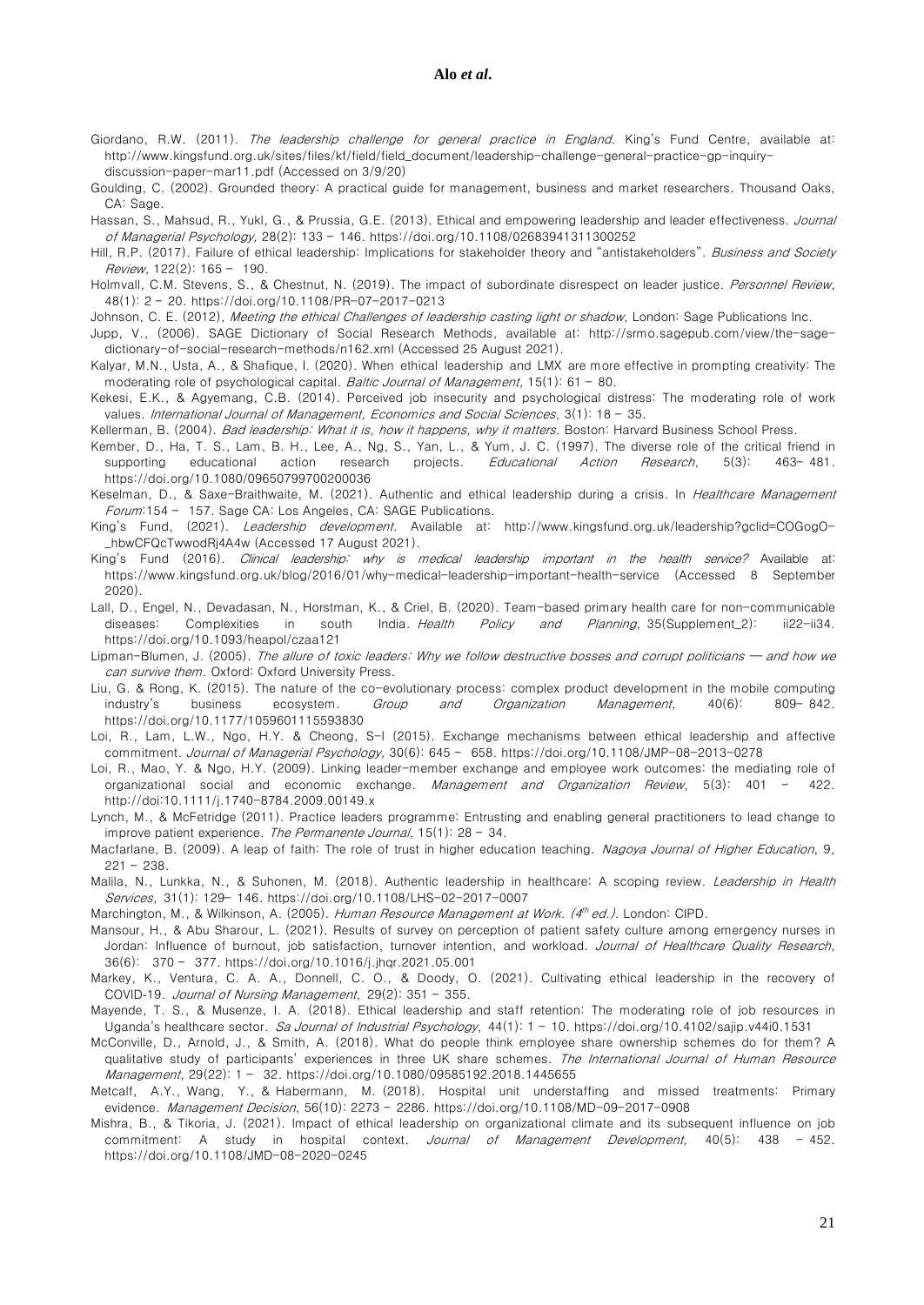- Moberg, D. (2006). Ethics blind spots in organizations: How systematic errors in person perception undermine moral agency. Organization Studies, 27(3): 413 – 428. <https://doi.org/10.1177/0170840606062429>
- Nair, S.S., & Thomas, K.A. (2020). Relationship between leadership support and operational excellence in health care sector: A study of Indian health care managers. Journal of Healthcare Quality Research, 35(2): 117-122. https://doi.org[/10.1016/j.jhqr.2020.02.002](https://www.elsevier.es/en-revista-journal-healthcare-quality-research-257-articulo-relationship-between-leadership-support-operational-S2603647920300269)
- Nangoli, S., Muhumuza, B., Tweyongyere, M., Nkurunziza, G., Namono, R., Ngoma, M., & Nalweyiso, G. (2020). Perceived leadership integrity and organisational Commitment. Journal of Management Development, 39(6): 823-834. <https://doi.org/10.1108/JMD-02-2019-0047>
- Namie G., & Namie R. (2000), The bully at work. Naperville, IL: Sourcebooks.
- National Health Service (NHS) Constitution (2015). Available at: [https://www.gov.uk/government/uploads/system/uploads/](https://www.gov.uk/government/uploads/system/uploads/%20attachment_data/file/480482/NHS_Constitution_WEB.pdf%20%20%20(Accessed%2025%20June%202017) [attachment\\_data/file/480482/NHS\\_Constitution\\_WEB.pdf \(Accessed 25 June 2017\)](https://www.gov.uk/government/uploads/system/uploads/%20attachment_data/file/480482/NHS_Constitution_WEB.pdf%20%20%20(Accessed%2025%20June%202017).
- Toor, S-u-R, & Ofori, G. (2009). Ethical leadership: Examining the relationships with full range leadership model, employee outcomes, and organizational culture. Journal of Business Ethics, 90(4): 533 - 547. [https://doi.org/10.1007/s10551-009-](https://doi.org/10.1007/s10551-009-0059-3) [0059-3](https://doi.org/10.1007/s10551-009-0059-3)
- O'Reilly, K., Paper, D., & Marx, S. (2012). Demystifying grounded theory for business Research. Organizational Research Methods, 15(2): 247 – 262. <https://doi.org/10.1177/1094428111434559>
- Pearce, C.L., Conger, J.A., & Locke, E.A. (2007). Shared leadership theory. The Leadership Quarterly, 18(3): 281 288. <https://doi.org/10.1016/j.leaqua.2008.07.005>
- Pelletier, K. L. (2010). Leader toxicity: An empirical investigation of toxic behaviour and rhetoric. Leadership, 6(4): 373 389. [https://doi.org/10.1177/1742715010379308](https://doi.org/10.1177%2F1742715010379308)
- Punch, K.F. (2014). *Introduction to social research; Qualitative and quantitative approaches (3<sup>d</sup> ed.) London: Sage.*
- Purohit, B. & Wadhwa, A. (2012). Organisational climate from viewpoint of motivation in district hospital, India. Health, 4(7):  $400 - 406$
- Rhodes, C. (2012). Ethics, alterity and the rationality of leadership justice. Human Relations, 65(10): 1311 1331. [https://doi.org/10.1177/0018726712448488](https://doi.org/10.1177%2F0018726712448488)
- Ritchie, J., Lewis, J., McNaughton Nicholls, C., & Ormston, R. (2013). Qualitative research practice: A guide for social science students and researchers. London: Sage.
- Robinson, O.C. (2014). Sampling in interview-based qualitative research: A theoretical and practical guide. Qualitative Research in Psychology, 11(1): 25 – 41, https://doi.org/10.1080/14780887.2013.801543
- Royal College of General Practitioners (2013). The 2022 GP: A Vision for General Practice in the future NHS. available at: [http://www.rcgp.org.uk/campaign-home/~/media/files/policy/a-z-policy/the-2022-gp-a-vision-for-general-practice-in](http://www.rcgp.org.uk/campaign-home/~/media/files/policy/a-z-policy/the-2022-gp-a-vision-for-general-practice-in-the-future-nhs.ashx)[the-future-nhs.ashx](http://www.rcgp.org.uk/campaign-home/~/media/files/policy/a-z-policy/the-2022-gp-a-vision-for-general-practice-in-the-future-nhs.ashx) (Accessed 27 August 2021).
- Saldaña, J. (2013). The coding manual for qualitative researchers. Thousand Oaks, CA: Sage.
- Saunders, M. N., & Townsend, K. (2016). Reporting and justifying the number of interview participants in organization and workplace research. British Journal of Management, 27(4): 836 - 852.
- Shepheard, J. (2019). Ethical leadership and why health information management professionals need to be involved. 'commentary on health information is central to changes in healthcare': A clinician's view (hoyle, 2019). Health Information Management Journal, 48(1): 52– 55.
- Shore, L.M., Tetrick, L.E., Lynch, P., & Barksdale, K. (2006). Social and economic exchange: Construct development and validation. Journal of Applied Social Psychology, 36(4): 837 - 867. <https://doi.org/10.1111/j.0021-9029.2006.00046.x>
- Smith, J., Holder, H., Edwards, N., Maybin, J., Parker, H., Rosen, R., & Walsh, N. (2013). Securing the Future of General Practice: New Models of Primary Care, Nuffield Trust, available at: [http://www.nuffieldtrust.org.uk/sites/files/nuffield/130718\\_securing\\_the\\_future\\_of\\_general\\_practice-\\_full\\_report\\_0.pdf](http://www.nuffieldtrust.org.uk/sites/files/nuffield/130718_securing_the_future_of_general_practice-_full_report_0.pdf) (Accessed 9 September 2018).
- Starratt, R. (1996). Transforming educational administration: Meaning, community and excellence. New York, NY: McGraw Hill. Tepper B.J. (2000). Consequences of abusive supervision. Academy of Management Journal, 43(2): 178 - 190.
- The Department of Health UK (DoH) (2010). Equity and excellence: Liberating the NHS, Norwich, Stationery Office, available at:
- [https://www.gov.uk/government/uploads/system/uploads/attachment\\_data/file/213823/dh\\_117794.pdf](https://www.gov.uk/government/uploads/system/uploads/attachment_data/file/213823/dh_117794.pdf) (Accessed 3 September 2021).
- Trevino, L.K., Den Nieuwenboer, N.A., & Kish-Gephart, J.J. (2014). (Un)ethical behavior in organizations. Annual Review of Psychology, 65, 635 – 660.
- Trevino, L. K., Weaver, G. R. & Reynolds, S. J. (2006). Behavioral ethics in organizations: A review. Journal of Management, 32: 951 – 990. https://doi.org/10.1177/0149206306294258
- Van der Wal, Z., & Demircioglu, M.A. (2020). More ethical, more innovative? The effects of ethical culture and ethical leadership on realized innovation. Australian Journal of Public Administration, 79(3): 386 - 404.
- Vasquez, D. (2014). Employee retention for economic stabilization: A qualitative phenomenological study in the hospitality sector. International Journal of Management, Economics and Social Sciences, 3(1): 1 - 17
- Vianello, M., Galliani, E. M., & Haidt, J. (2010). Elevation at work: The effects of leaders' moral excellence. The Journal of Positive Psychology, 5(5): 390 – 411. <http://dx.doi.org/10.1080/17439760.2010.516764>
- Waring, T., & Wainwright, D. (2008). Issues and challenges in the use of template analysis: Two comparative case studies from the field. The Electronic Journal of Business Research Methods, 6(1): 85 - 94.
- Wattis, J., Curran, S., & Cotton, E. (2018). Practical management and leadership for doctors: Second Edition, Taylor & Francis Group, available at: https://doi.org/10.1201/9781351017398 (Accessed 9 September 2021).
- Wong, W., Albert, A., Huggett, M., & Sullivan, J. (2009). Quality people management for quality outcomes The future of HR review of evidence on people Management. London: The Work Foundation.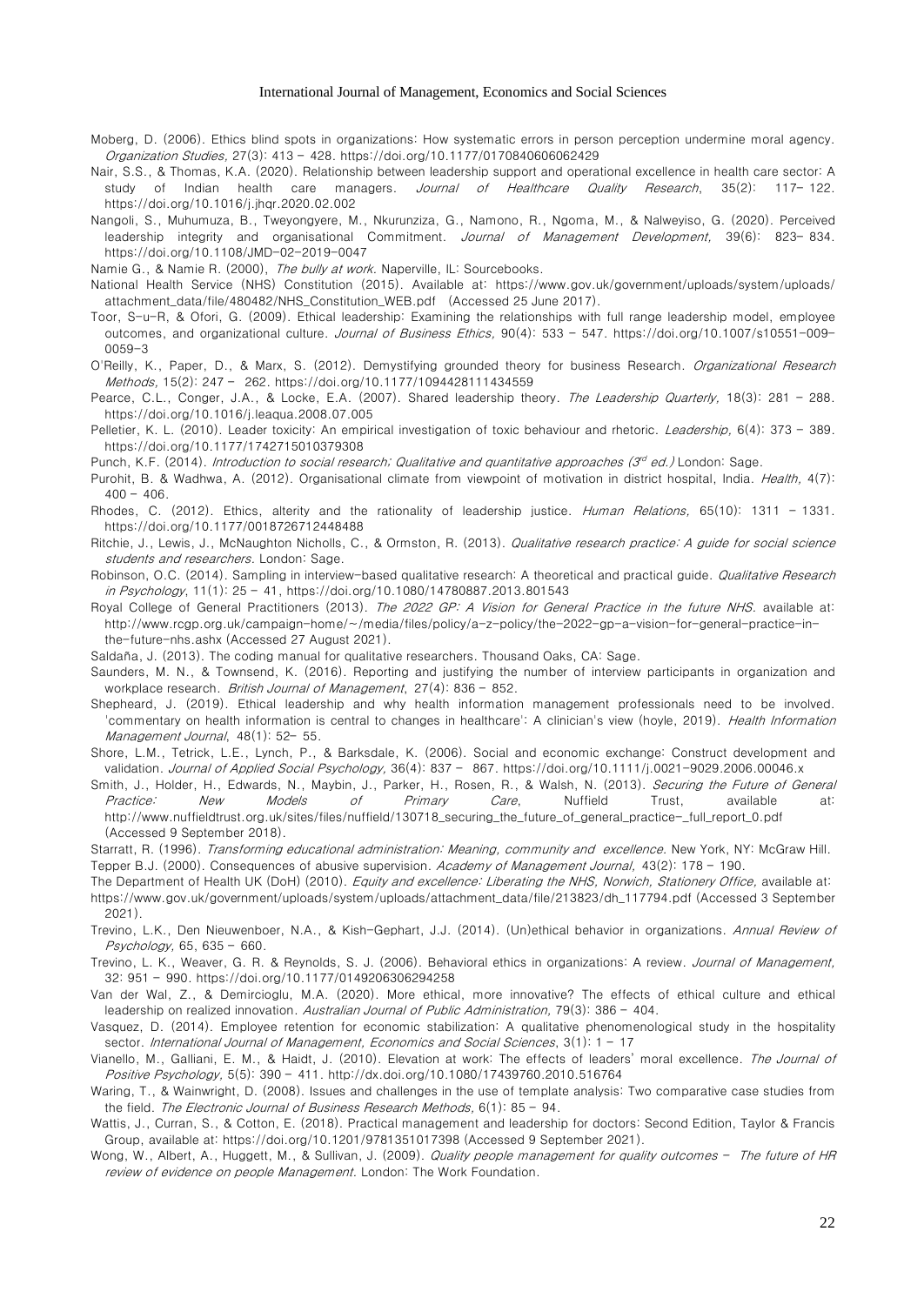Zhang, N., & Zhang, J. (2016). Chinese insurance agents in 'bad barrels': A multilevel analysis of the relationship between ethical leadership, ethical climate and business ethical sensitivity. SpringerPlus, 5, 2078.

Zhu, W., May, D.R., & Avolio, B.J. (2004). The impact of ethical leadership behavior on employee outcomes: The roles of psychological empowerment and authenticity. Journal of Leadership and Organizational Studies, 11(1): 16 - 26. <https://doi.org/10.1177/107179190401100104>

Zoghbi-Manrique-de-Lara, P., & Viera-Armas, M. (2019). Does ethical leadership motivate followers to participate in delivering compassion? Journal of Business Ethics, 154(1): 195– 210. https://doi.org/10.1007/s10551-017-3454-1

Zappalà, S., & Toscano, F. (2020). The ethical leadership scale (els): Italian adaptation and exploration of the nomological network in a health care setting. Journal of Nursing Management, 28(3): 634 – 642.<https://doi.org/10.1111/jonm.12967>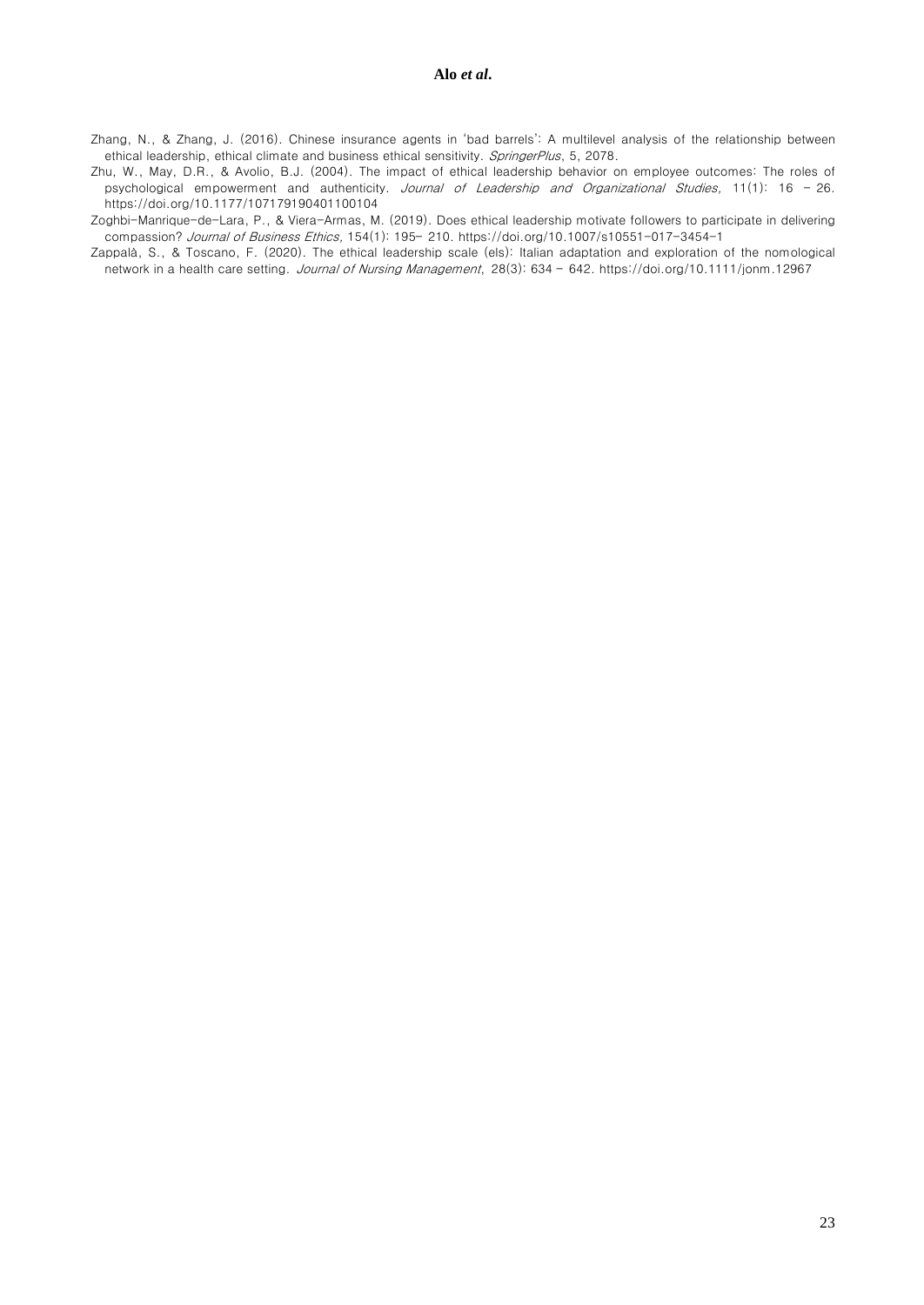# Appendix-I

| <b>Theory</b>                                    | Main principles suggested                                                                                                                                                                                                                                                                                                     |  |  |  |  |
|--------------------------------------------------|-------------------------------------------------------------------------------------------------------------------------------------------------------------------------------------------------------------------------------------------------------------------------------------------------------------------------------|--|--|--|--|
| <b>Toxic Leadership</b><br>(Lipman-Blumen, 2005) | based on followers' perceptions of the leader regardless of the<br>leader's intentions or organisational outcomes.                                                                                                                                                                                                            |  |  |  |  |
| Competence/morality<br>(Moberg, 2006)            | Managers expect competency over ethics by followers while<br>followers seek morality in managers.<br>managers who come from a competency stance may perceive<br>themselves to be ethical if they meet the aims of the organization<br>Followers are looking for the softer skills and perceive the leader<br>to be unethical. |  |  |  |  |
| <b>Shadow</b> casting<br>(Johnson, 2012)         | Shadow of Power<br>Shadow of Privilege<br>Shadow of Mismanaged Information<br>Shadow of Inconsistency<br>Shadow of Misplaced and Broken Loyalty<br>Shadow of Irresponsibility                                                                                                                                                 |  |  |  |  |

Source: Authors' Presentation

*Table 1. The Main Premises of Johnson (2012), Lipman-Blumen (2005) and Moberg (2006) Theories*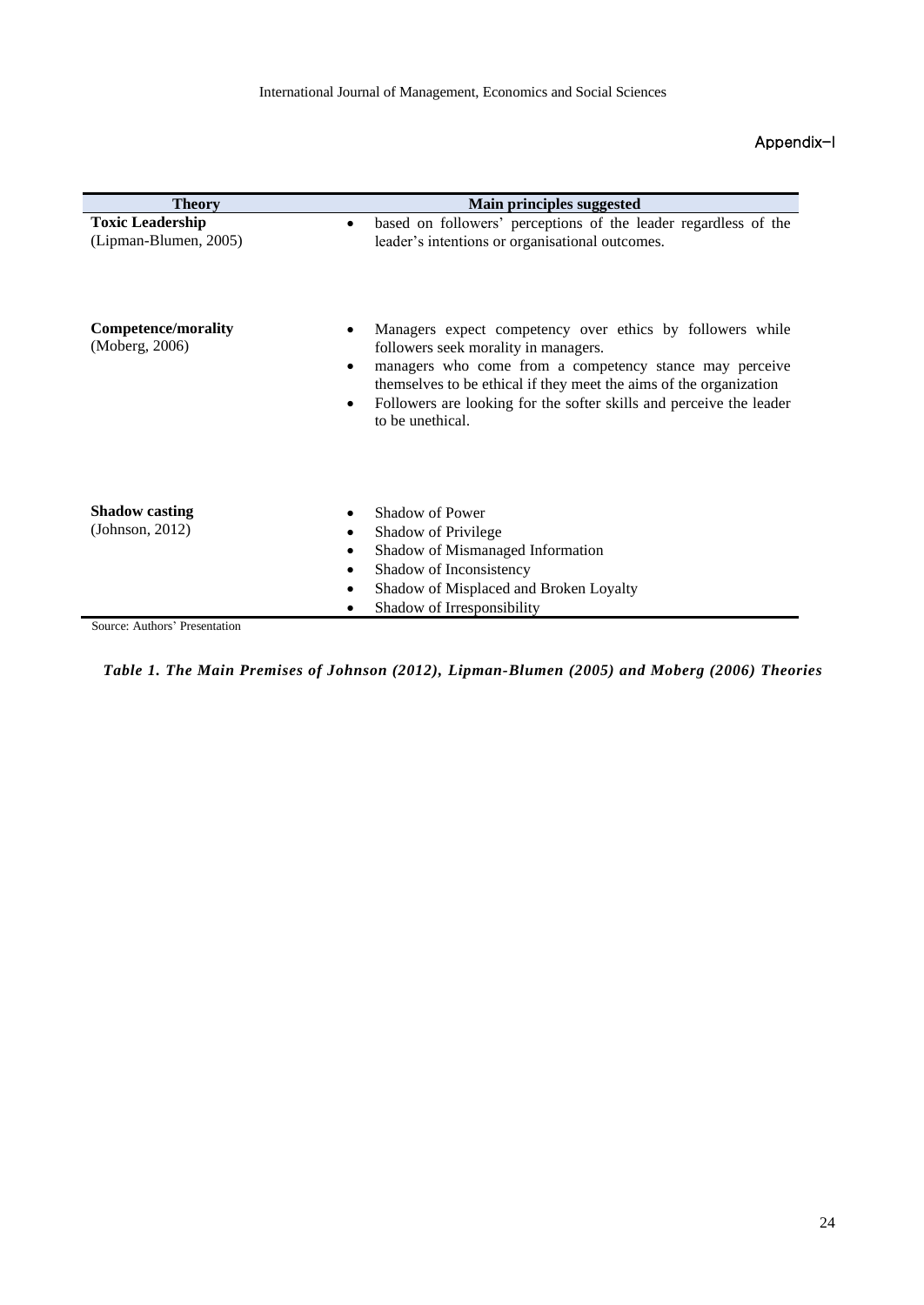| <b>Case Study Steps</b>                 | <b>Activities</b>                                                                                                                                                                                                                                                                                                                                                                                                        |
|-----------------------------------------|--------------------------------------------------------------------------------------------------------------------------------------------------------------------------------------------------------------------------------------------------------------------------------------------------------------------------------------------------------------------------------------------------------------------------|
| Step 1                                  | Establish the focus and scope of the research                                                                                                                                                                                                                                                                                                                                                                            |
| Step 2                                  | Develop the research questions: The research questions were tailored along the 6 core<br>values of the NHS.                                                                                                                                                                                                                                                                                                              |
| Step 3                                  | Decide the appropriate research instruments and protocols, e.g., the data gathering<br>techniques, and in this case, the mixed-method approach.                                                                                                                                                                                                                                                                          |
| Step 4                                  | Decide the location of the study and the individual participants to include in the case<br>study: To ensure proximity of the case study to the researchers, the North East of<br>England was chosen.                                                                                                                                                                                                                     |
| Step 5                                  | Select a GP practice: 12 GP practices were contacted in the North East of England,<br>but due to the nature of their services, only one of them agreed to participate in this<br>research.                                                                                                                                                                                                                               |
| Step 6                                  | Ask Participants: Through the PM, participants' consent was sought, and they all<br>agreed to participate.                                                                                                                                                                                                                                                                                                               |
| Step 7                                  | Decide how many participants to be included in the survey and those for the<br>interview, and the criteria for selection: The idea was to sample only staff with no<br>leadership/line-management responsibilities to participate in the survey. Due to the<br>size of the health centre, only 8 questionnaires were collated. To supplement this<br>small sample size, the leaders in the centre were also interviewed. |
| Step 8                                  | Determine the 'suitable' leaders to select for the interview: a vertical and horizontal<br>slice of the GP practice to ensure that each prospective GP-participant and the PM<br>has a line management responsibility.                                                                                                                                                                                                   |
| Step 9                                  | Data collection period - March 2015                                                                                                                                                                                                                                                                                                                                                                                      |
| Step 10                                 | Data analysis commences (See below for the steps involved)                                                                                                                                                                                                                                                                                                                                                               |
| Step 11<br>Course Authors' Dresentation | Dissemination: report and article development                                                                                                                                                                                                                                                                                                                                                                            |

Source: Authors' Presentation

|  | Table 2. Data Collection and Analysis Process |  |  |
|--|-----------------------------------------------|--|--|
|  |                                               |  |  |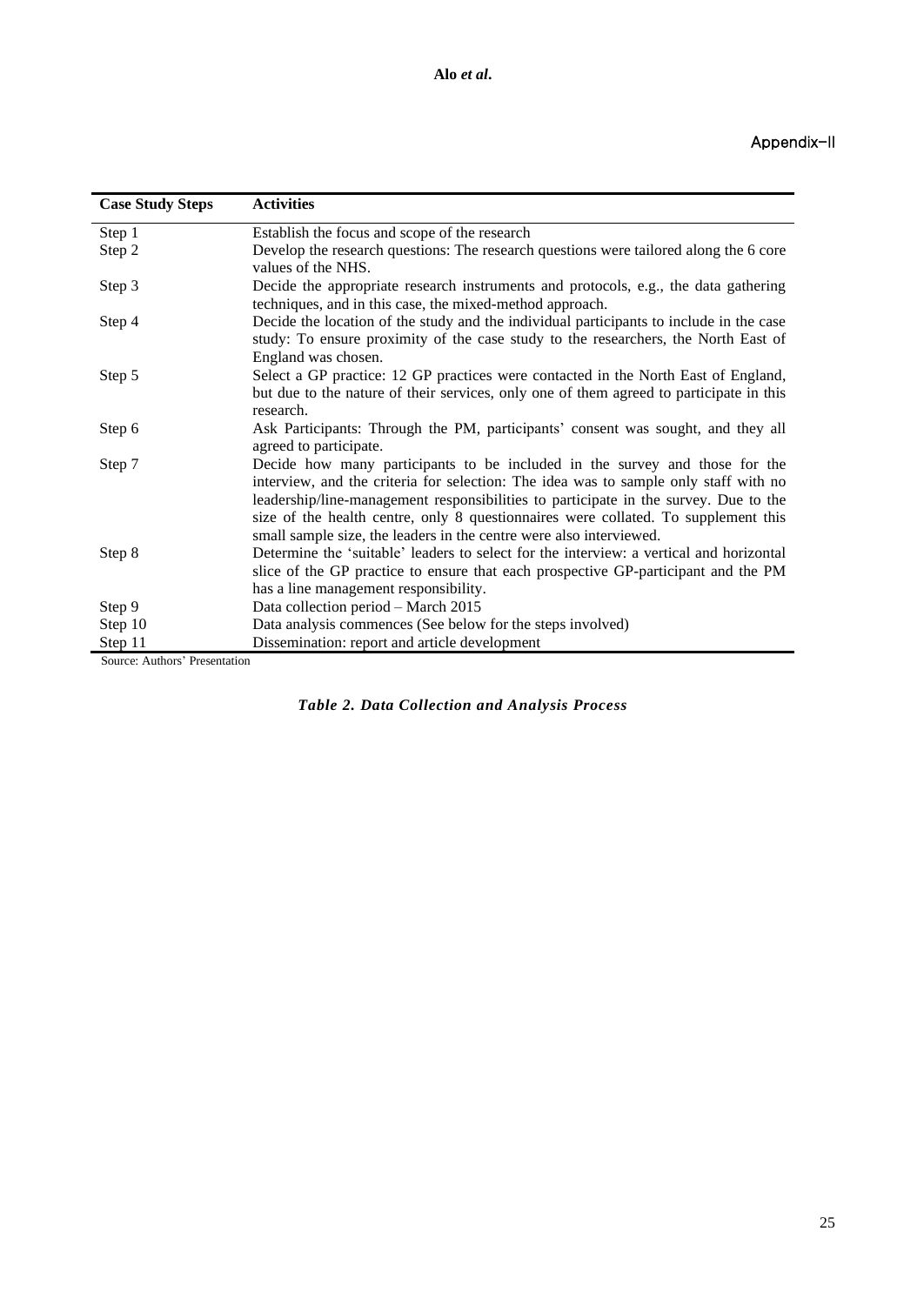# Appendix-III

| <b>Thematic codes</b>                  | <b>Johnson</b>                                                                                                                                                                                                                                                        | <b>Lipman-Blumen</b>                                                                                                                                            |
|----------------------------------------|-----------------------------------------------------------------------------------------------------------------------------------------------------------------------------------------------------------------------------------------------------------------------|-----------------------------------------------------------------------------------------------------------------------------------------------------------------|
| <b>Manipulation</b>                    | Lying, using information for personal benefit,<br>role playing impression management, preventing<br>employees passing on information others have a<br>right to, hiding the truth, with-holding<br>information others need, deceit.                                    | Lying, misleading, distorting facts<br>to maintain compliance, presenting<br>toxic agendas as noble visions,<br>emotional volatility.                           |
| <b>Putting</b><br>self<br>above others | Don't accept responsibility, deification, expect<br>higher standards from followers than themselves,<br>selfishness, pay and higher bonuses for<br>managers, betraying employees to benefit the<br>bottom line                                                        | Using scarce resources to build<br>monuments to themselves, lack of<br>integrity                                                                                |
| <b>Responsibility</b><br>avoidance     | Denying issues exist which may negatively<br>impact on employees/customers, ignore or deny<br>hiding wrong-doings,<br>ethical problems,<br>overlooking mismanagement of expenses, failure<br>to prevent followers' misdeeds, developing in-<br>groups and out-groups. | Moral blind-spots, blaming others<br>for leaders' mistakes, scapegoating,<br>pitting in-groups against out-<br>groups.                                          |
| Lack<br>of<br>flexibility              | Coercion, constraint.                                                                                                                                                                                                                                                 | Being rigid,<br>forced<br>hardship,<br>ignoring ideas.                                                                                                          |
| <b>Belittling others</b>               | Disregard, favouritism, violating the privacy of<br>others, cruelty.                                                                                                                                                                                                  | demeaning,<br>Ostracizing,<br>direct<br>harassment,<br>attack<br>$\alpha$<br>follower character /<br>ability<br>$\sqrt{2}$<br>wellbeing, undermining, ridicule. |

Source: Authors' Presentation

*Table 3. Thematic Coding and Analysis of Johnson (2012) and Lipman-Blumen (2005) Theories*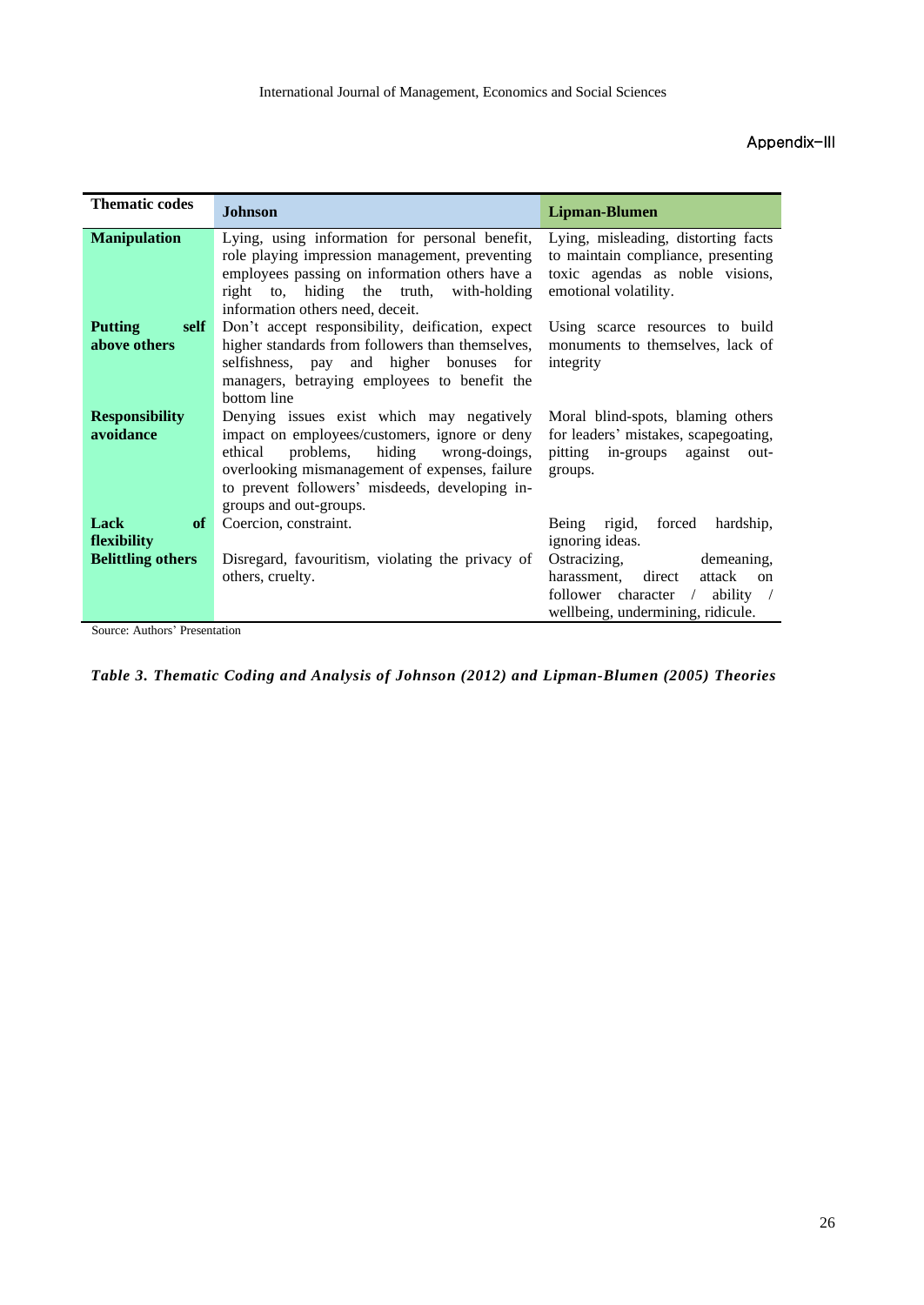# Appendix-IV

| Question                                                                                                      | Analysis (%) |                  |                   |                  |                  | Interpretation                                                                                                                                                                                                                                                                                  |
|---------------------------------------------------------------------------------------------------------------|--------------|------------------|-------------------|------------------|------------------|-------------------------------------------------------------------------------------------------------------------------------------------------------------------------------------------------------------------------------------------------------------------------------------------------|
|                                                                                                               | <b>SA</b>    | A                | U                 | D                | <b>SD</b>        |                                                                                                                                                                                                                                                                                                 |
| Question $1 -$ "I feel safe<br>raising<br>issues<br>with<br>my<br>manager relating to my role at<br>work."    | 75           | 12.5             | $\Omega$          | $\boldsymbol{0}$ | 12.5             | The results indicate that 87.5% of staff<br>feels safe raising issues with their<br>manager, while 12.5% do not.                                                                                                                                                                                |
| Question $2 -$ "I am given the<br>information I need to do my<br>job."                                        | 62.5         | 12.5             | 12.5              | 12.5             | $\overline{0}$   | The results indicate that 75% of staff feel<br>the information they are provided with is<br>appropriate for them to carry out their<br>job roles, while 12.5% are undecided and<br>12.5% disagree.                                                                                              |
| Question $3 -$ "I believe the<br>information I am given is<br>complete and truthful."                         | 62.5         | 12.5             | 12.5              | $\mathbf{0}$     | $\mathbf{0}$     | 25% of respondents indicate they are<br>undecided on whether the information<br>they are given is complete and truthful,<br>while 75% believe it is and none believe<br>it is not.                                                                                                              |
| Question 4 - "My employer<br>tells me what he/she thinks I<br>want to hear in order to keep<br>me compliant." | 25           | 12.5             | 12.5              | 12.5             | 37.5             | 50% of staff believe they are not told<br>information<br>only<br>them<br>to<br>keep<br>compliant, 37.5% do agree they are and<br>12.5% are undecided.                                                                                                                                           |
| Question $5 -$ "My manager<br>standards<br>and<br>sets<br>demonstrates these in his/her<br>behaviours."       | 62.5         | 12.5             | $\theta$          | 12.5             | 12.5             | 75% of staff believe standards are set and<br>role modeled by their manager, while<br>25% disagree and none were undecided.                                                                                                                                                                     |
| Question $6 -$ "Resources are<br>not fairly allocated across<br>organisational need."                         | $\mathbf{0}$ | 12.5             | 12.5              | 25               | 50               | 75% of staff believe resources are fairly<br>allocated across the organisation, with<br>12.5% indicating they are not and 12.5%<br>undecided.                                                                                                                                                   |
| "GP<br>Question<br>7<br>salary/benefits are put ahead<br>of staff salary/benefits."                           | 25           | $\overline{0}$   | $12.\overline{5}$ | 25               | 37.5             | 62.5% said GPs do not put themselves<br>above others in relation to reward and<br>benefits with 25% believing they do and<br>12.5% being undecided.                                                                                                                                             |
| <b>Question 8 – "Ethical issues</b><br>are openly discussed (clinical<br>and non-clinical)."                  | 62.5         | 25               | 12.5              | $\boldsymbol{0}$ | $\boldsymbol{0}$ | 87.5% agree ethical issues are openly<br>discussed while 12.5% are undecided,<br>and none disagree. As 12.5% represents<br>one person there is the possibility that<br>they did not understand the question<br>fully or feel ethics is not a part of their<br>role.                             |
| Question $9 -$ "In-groups and<br>out-groups<br>exist<br>in<br>my<br>organisation."                            | $\mathbf{0}$ | 37.5             | 50                | 12.5             | $\overline{0}$   | With 50% undecided and zero strongly<br>agree or strongly disagree, the agree and<br>disagree responses represent a 3:1<br>situation, showing there could be internal<br>strife among the work-groups.                                                                                          |
| Question 10 - "I feel blamed<br>when it is not my fault."                                                     | 12.5         | $\boldsymbol{0}$ | 12.5              | 62.5             | 12.5             | While 75% indicate they do not feel<br>blamed when it is not their fault, and<br>with 12.5% strongly believe they do feel<br>blamed, and 12.5% undecided, this gives<br>a 6:1 ratio of staff who do not feel<br>blamed to those who do when something<br>goes wrong, and it is not their fault. |
| Question $11 -$ "When there<br>are problems, actions taken<br>depend upon 'who you are'."                     | 25           | $\Omega$         | 25                | 25               | 25               | 25% of staff indicate that actions taken<br>following problems depend upon who<br>you are, however, 50% feel this is not the<br>case and 25% are undecided.                                                                                                                                     |